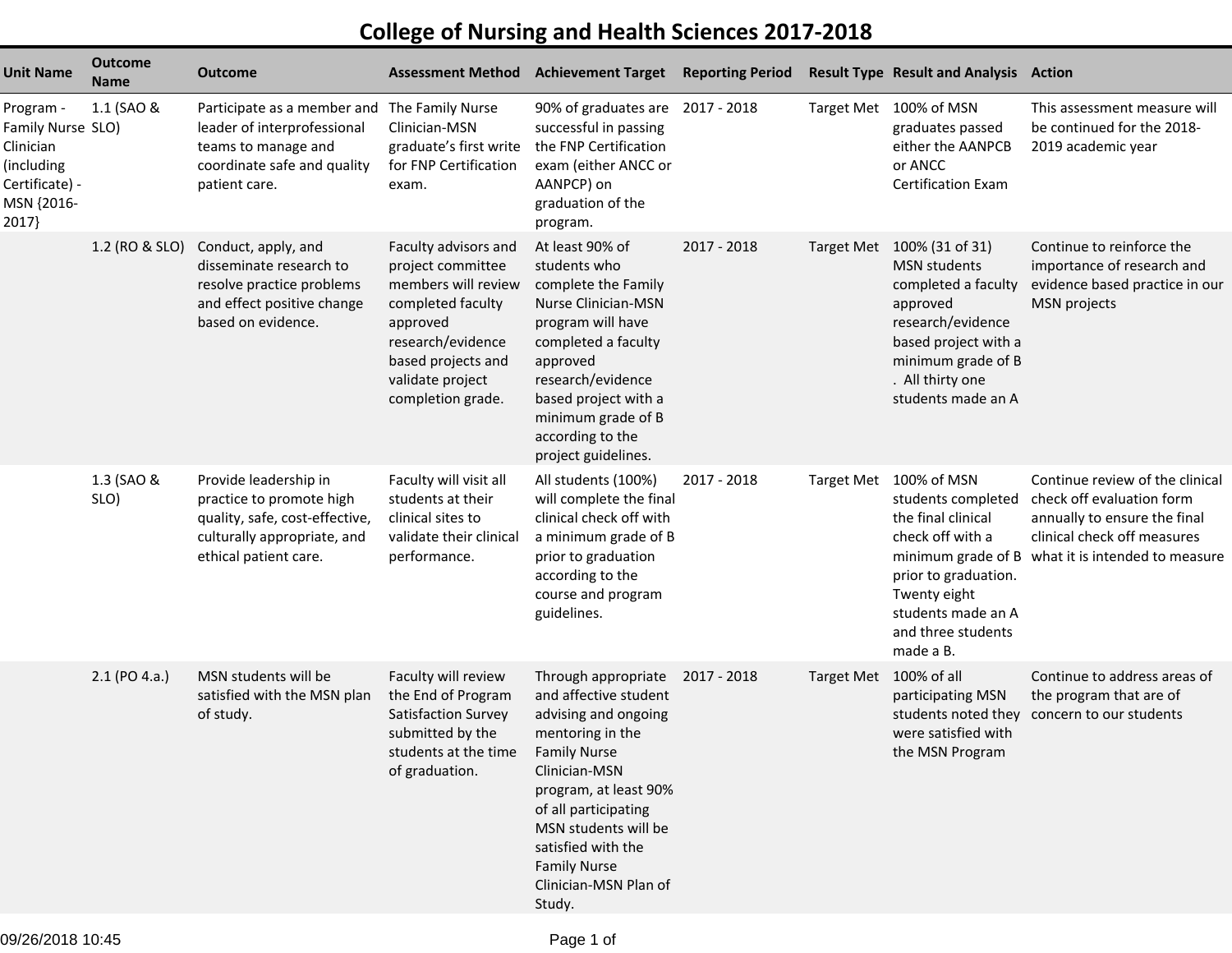| <b>Unit Name</b>                                                                                                                                  | <b>Outcome</b><br><b>Name</b> | <b>Outcome</b>                                                                                                                                | Assessment Method Achievement Target                                                                                                                                                                                                                                                |                                                                                                                                                                                                                                                           | <b>Reporting Period</b> | <b>Result Type Result and Analysis Action</b>                                                                                                                                                                                                                                                                                                                                                            |                                                                                                                            |
|---------------------------------------------------------------------------------------------------------------------------------------------------|-------------------------------|-----------------------------------------------------------------------------------------------------------------------------------------------|-------------------------------------------------------------------------------------------------------------------------------------------------------------------------------------------------------------------------------------------------------------------------------------|-----------------------------------------------------------------------------------------------------------------------------------------------------------------------------------------------------------------------------------------------------------|-------------------------|----------------------------------------------------------------------------------------------------------------------------------------------------------------------------------------------------------------------------------------------------------------------------------------------------------------------------------------------------------------------------------------------------------|----------------------------------------------------------------------------------------------------------------------------|
| Program -<br>Kinesiology<br>(including<br>Exercise<br>Science<br>Minor and<br>Pre-Physical<br>Therapy<br>Concentratio<br>n) - BS<br>${2016-2017}$ | $1.1$ (SLO)                   | Students will demonstrate<br>knowledge consistent with<br>the ACSM Certified Exercise<br>Physiologist.                                        | Students will<br>complete a<br>comprehensive<br>examination<br>(Certification Practice Practice Test as part<br>Test) as part of KIN<br>316 Practicum in<br>Kinesiology.<br>Departmental faculty<br>will review the results<br>of the students'<br>examinations.                    | At least 85% of<br>students will pass,<br>minimum score of<br>70%, a Certification<br>of KIN 316 Practicum<br>in Kinesiology.                                                                                                                             | 2017 - 2018             | Target Met 100% of students<br>achieved a passing<br>score (70% or<br>higher).<br>Average score for all<br>students was 98%.<br>24/25 students<br>passed this practice<br>exam with an A<br>(90% or higher).<br>The only student not<br>to score an A scored<br>an 82 (B).                                                                                                                               | Faculty should determine if a<br>new practice test is necessary<br>to reflect updated certification<br>tests/requirements. |
|                                                                                                                                                   | 1.2 (SLO)                     | Students will demonstrate<br>health-fitness assessment<br>skills consistent with ACSM<br><b>Certified Exercise</b><br>Physiologist.           | Students will<br>complete a Health-<br><b>Fitness Assessment</b><br>Skills Evaluation as<br>part of KIN 316.<br>Departmental faculty<br>will review the<br><b>Health-Related Skills</b><br><b>Evaluation Rubric</b><br>results of the<br>students' evaluations. Practicum in        | Student scores on all<br>components of a<br><b>Health-Related Skills</b><br>Evaluation will<br>average a score of 2<br>(Acceptable) or<br>greater on a Health-<br><b>Related Skills</b><br><b>Evaluation Rubric as</b><br>part of KIN 316<br>Kinesiology. | 2017 - 2018             | Target Met 24/25 students<br>2 or higher on this<br>rubric. Specifically,<br>12 scored greater<br>than a 2.5 average,<br>12 scored from a<br>2.0-2.5 average, and<br>1 scored less than a<br>2.0 average. The<br>overall average was<br>2.4.                                                                                                                                                             | Rubric will be<br>scored an average of updated/replaced to reflect<br>new guidelines.                                      |
|                                                                                                                                                   | 1.3 (GEO 1.c.)                | Students will develop and<br>evaluate appropriate<br>exercise/rehabilitation<br>programs for individuals in a<br>practical, hands-on setting. | Students will<br>complete two Case<br>Studies on actual<br>clients/patients as<br>part of KIN 416<br>Internship in<br>Kinesiology.<br>Departmental faculty<br>will review the<br>AAC&U Written<br><b>Communication Value</b><br>Rubric results of the<br>students' case<br>studies. | Students completing<br>Case Studies will<br>average a score of 2<br>(Milestone) or greater<br>on all components of<br>the AAC&U Written<br><b>Communication Value</b><br>Rubric as part of KIN<br>416 Internship in<br>Kinesiology.                       | 2017 - 2018             | Target Met 16 of 20 students<br>completing KIN 416<br>Internship during<br>the 2017-2018<br>academic year<br>averaged 2 or better<br>on all components<br>of the AA&U<br>Written<br>Communications<br>Value Rubric. The<br>complete<br>breakdown of scores<br>is as follows:<br>1 student<br>$\Omega$<br>averaged 1.4<br>3 students<br>$\Omega$<br>averaged 1.8<br>1 student<br>$\Omega$<br>averaged 2.0 | Faculty will continue this<br>action. Faculty will also review<br>the use of this rubric.                                  |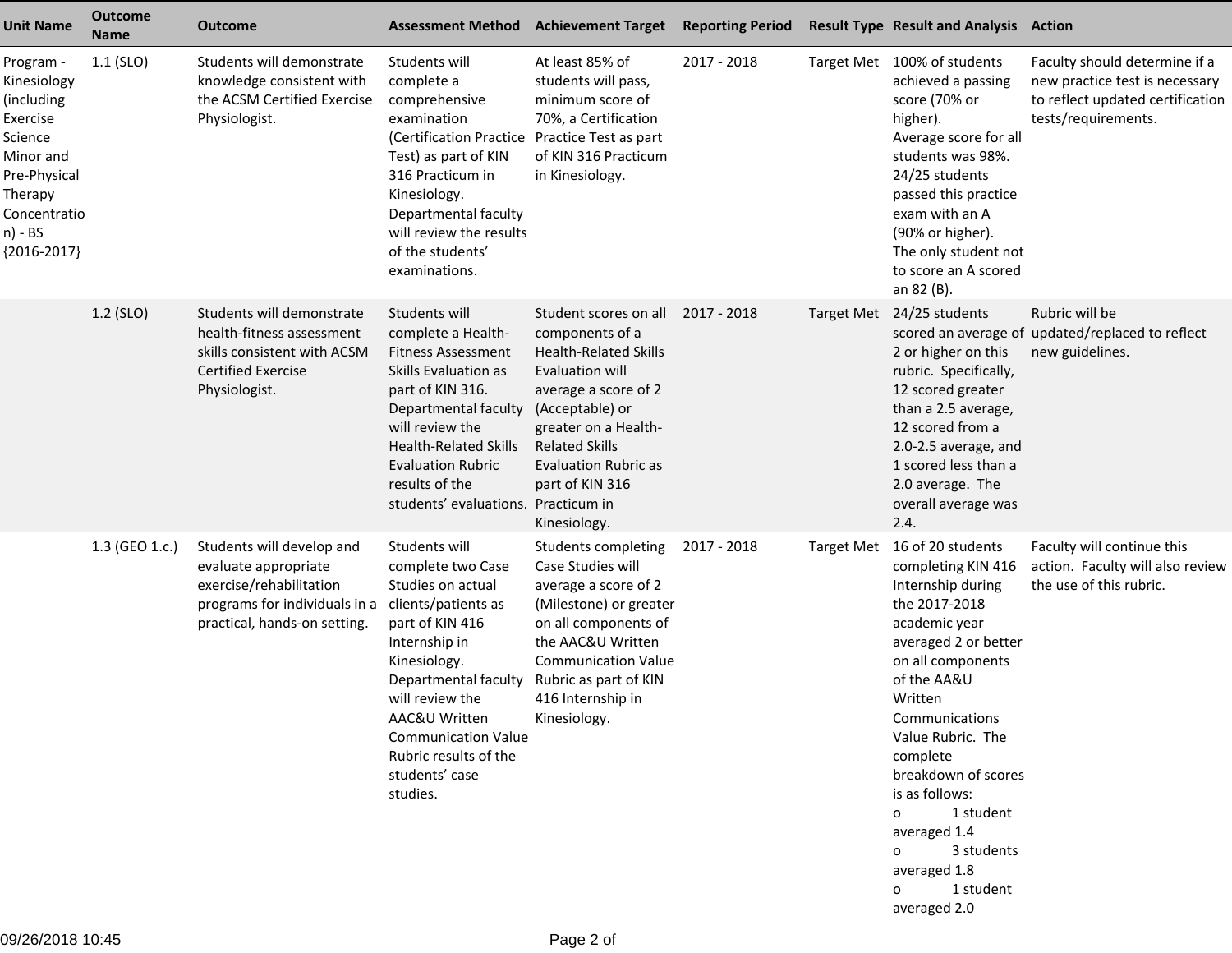| <b>Unit Name</b> | <b>Outcome</b><br><b>Name</b> | <b>Outcome</b>                                                                                                                                |                                                                                                                                                                                                                                                                                     | Assessment Method Achievement Target Reporting Period                                                                                                                                                                               |             |              | <b>Result Type Result and Analysis Action</b>                                                                                                                                                                                                                                                                                                                                                                                                                                                                                                                           |                                                                                                                      |
|------------------|-------------------------------|-----------------------------------------------------------------------------------------------------------------------------------------------|-------------------------------------------------------------------------------------------------------------------------------------------------------------------------------------------------------------------------------------------------------------------------------------|-------------------------------------------------------------------------------------------------------------------------------------------------------------------------------------------------------------------------------------|-------------|--------------|-------------------------------------------------------------------------------------------------------------------------------------------------------------------------------------------------------------------------------------------------------------------------------------------------------------------------------------------------------------------------------------------------------------------------------------------------------------------------------------------------------------------------------------------------------------------------|----------------------------------------------------------------------------------------------------------------------|
|                  | 1.3 (GEO 1.c.)                | Students will develop and<br>evaluate appropriate<br>exercise/rehabilitation<br>programs for individuals in a<br>practical, hands-on setting. | Students will<br>complete two Case<br>Studies on actual<br>clients/patients as<br>part of KIN 416<br>Internship in<br>Kinesiology.<br>Departmental faculty<br>will review the<br>AAC&U Written<br><b>Communication Value</b><br>Rubric results of the<br>students' case<br>studies. | Students completing<br>Case Studies will<br>average a score of 2<br>(Milestone) or greater<br>on all components of<br>the AAC&U Written<br><b>Communication Value</b><br>Rubric as part of KIN<br>416 Internship in<br>Kinesiology. | 2017 - 2018 | Target Met o | 1 student<br>averaged 2.4<br>6 students<br>0<br>averaged 2.6<br>2 students<br>0<br>averaged 2.8<br>1 student<br>0<br>averaged 3.0<br>3 students<br>0<br>averaged 3.2<br>1 student<br>0<br>averaged 3.4<br>1 student<br>0<br>averaged 3.6<br>This results in an<br>average of 2.6 for all<br>students.                                                                                                                                                                                                                                                                   | Faculty will continue this<br>action. Faculty will also review<br>the use of this rubric.                            |
|                  |                               |                                                                                                                                               | Students will<br>complete two Case<br>Studies on actual<br>clients/patients as<br>part of KIN 416<br>Internship in<br>Kinesiology.<br>Departmental faculty<br>will review the Case<br><b>Study Evaluation</b><br>Rubric results of the<br>students' case<br>studies.                | Students completing<br>Case Studies will<br>average a score of 2<br>(Acceptable) or<br>greater on all<br>components of the<br>Case Study Evaluation<br>Rubric as part of KIN<br>416 Internship in<br>Kinesiology.                   | 2017 - 2018 |              | Target Met 15 of 20 students<br>completing KIN 416<br>Internship during<br>the 2017-2018<br>academic year<br>scored an average of<br>2 on all components<br>of the case study<br>rubric. The<br>complete<br>breakdown of scores<br>is as follows:<br>5 students<br>o<br>averaged 1.75<br>4 students<br>0<br>averaged 2.25<br>4 students<br>$\mathbf{o}$<br>averaged 2.5<br>4 students<br>$\mathsf{o}$<br>average 2.75<br>3 students<br>0<br>averaged 3.0<br>One<br>0<br>student in the spring<br>2018 term received<br>an I.<br>This results in an<br>average of 2.3875 | Continue to monitor results.<br>Review rubric and determine if<br>it is still valid and up to date<br>for our needs. |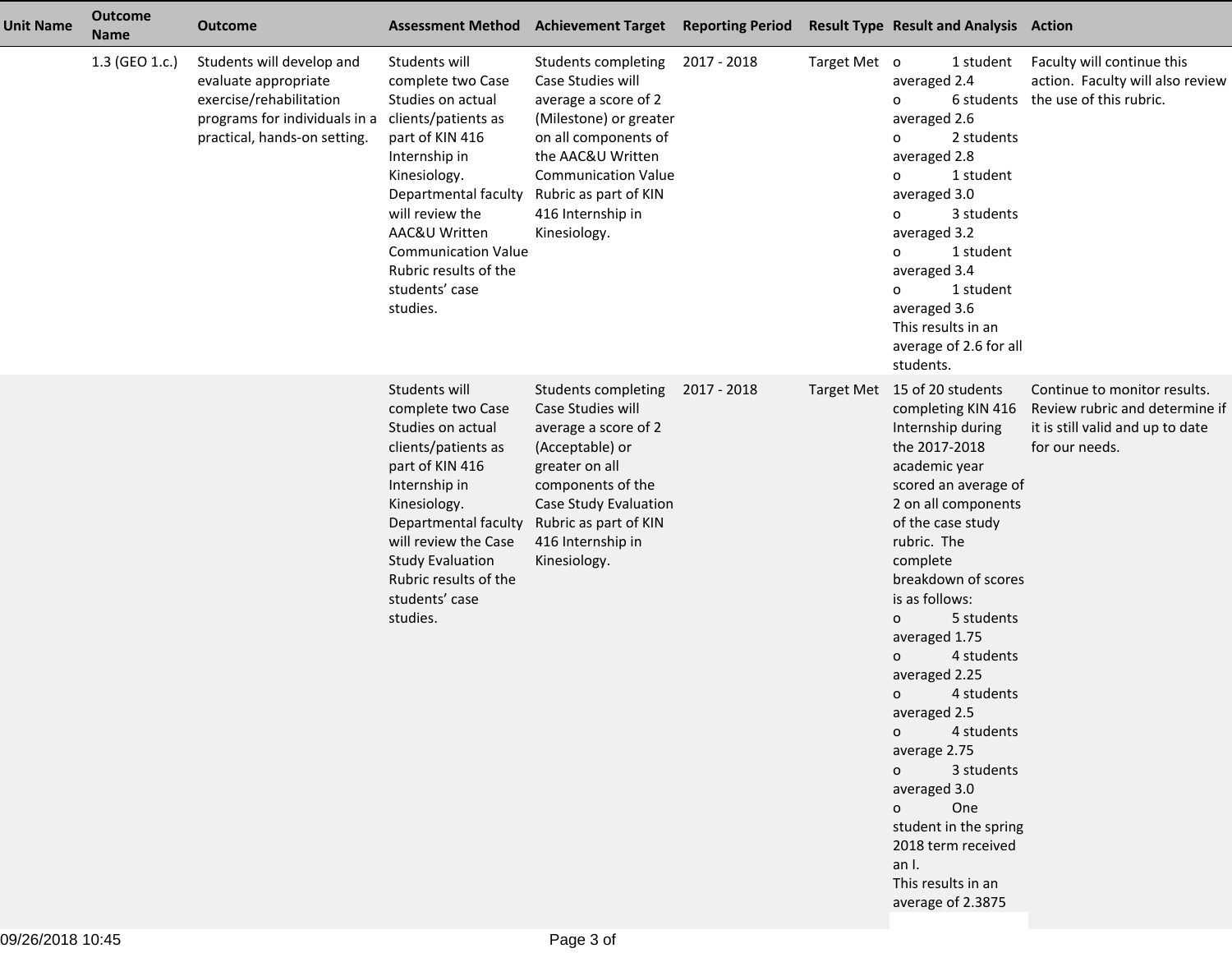| <b>Unit Name</b> | <b>Outcome</b><br><b>Name</b> | <b>Outcome</b>                                                                                                                                                                             | <b>Assessment Method</b>                                                                                                                                                                                                                                                                                                                                | <b>Achievement Target Reporting Period</b>                                                                                                                                                                        |             | <b>Result Type Result and Analysis Action</b>                                                                                                                                                                                                                                                                                                                                                                                                                                                                                    |                                                                                                                                                                         |
|------------------|-------------------------------|--------------------------------------------------------------------------------------------------------------------------------------------------------------------------------------------|---------------------------------------------------------------------------------------------------------------------------------------------------------------------------------------------------------------------------------------------------------------------------------------------------------------------------------------------------------|-------------------------------------------------------------------------------------------------------------------------------------------------------------------------------------------------------------------|-------------|----------------------------------------------------------------------------------------------------------------------------------------------------------------------------------------------------------------------------------------------------------------------------------------------------------------------------------------------------------------------------------------------------------------------------------------------------------------------------------------------------------------------------------|-------------------------------------------------------------------------------------------------------------------------------------------------------------------------|
|                  |                               |                                                                                                                                                                                            | Students will<br>complete two Case<br>Studies on actual<br>clients/patients as<br>part of KIN 416<br>Internship in<br>Kinesiology.<br>Departmental faculty<br>will review the Case<br><b>Study Evaluation</b><br>Rubric results of the<br>students' case<br>studies.                                                                                    | Students completing<br>Case Studies will<br>average a score of 2<br>(Acceptable) or<br>greater on all<br>components of the<br>Case Study Evaluation<br>Rubric as part of KIN<br>416 Internship in<br>Kinesiology. | 2017 - 2018 | Target Met for all students.                                                                                                                                                                                                                                                                                                                                                                                                                                                                                                     | Continue to monitor results.<br>Review rubric and determine if<br>it is still valid and up to date<br>for our needs.                                                    |
|                  | $2.1$ (SLO)                   | Students will successfully<br>complete a written analysis<br>on a common exercise,<br>sport, or rehabilitation<br>movement to include all<br>neuromuscular components.                     | Students will develop Students completing<br>a Written<br>Neuromuscular<br>Analysis of a common<br>exercise, sport, or<br>rehabilitation<br>movement as part of<br>KIN 390 Anatomical<br>Kinesiology.<br>Departmental faculty<br>will review the<br>Written<br>Neuromuscular<br>Analysis of<br>Movement Rubric<br>results of the<br>students' analyses. | the Written<br>Neuromuscular<br>Analysis will average a<br>score of 2<br>(Acceptable) on all<br>components of the<br>Written<br>Neuromuscular<br>Analysis of Movement<br>Rubric.                                  | 2017 - 2018 | Target Met 31 of 35 students in<br>KIN 390 Anatomical<br>Kinesiology scored<br>an average of 2 on<br>the rubric. The<br>complete<br>breakdown of scores<br>is as follows:<br>2 students<br>$\mathbf{o}$<br>averaged 1.0<br>1 student<br>o<br>averaged 1.25<br>1 student<br>$\mathbf{o}$<br>averaged 1.5<br>8 students<br>o<br>averaged 2.0<br>5 students<br>o<br>averaged 2.25<br>4 Students<br>O<br>averaged 2.5<br>12<br>o<br>students averaged<br>2.75<br>2 students<br>$\Omega$<br>averaged 3.0<br>Total average was<br>2.3. | Continue action. Rubric will be<br>reviewed and revised in the<br>upcoming year. Determination<br>will be made at that point if<br>goal needs to be revised as<br>well. |
|                  | $2.2$ (SLO)                   | Students will successfully<br>complete an oral analysis on an Oral<br>a common exercise, sport, or Biomechanical<br>rehabilitation movement to Analysis Presentation Analysis Presentation |                                                                                                                                                                                                                                                                                                                                                         | Students will develop Students completing<br>the Oral<br>Biomechanical                                                                                                                                            | 2017 - 2018 | Target Met All students in KIN<br>408 scored 2 on all<br>components of the<br>Oral Biomechanical                                                                                                                                                                                                                                                                                                                                                                                                                                 | Continue action for another<br>year. Rubric will be evaluated<br>for updates.                                                                                           |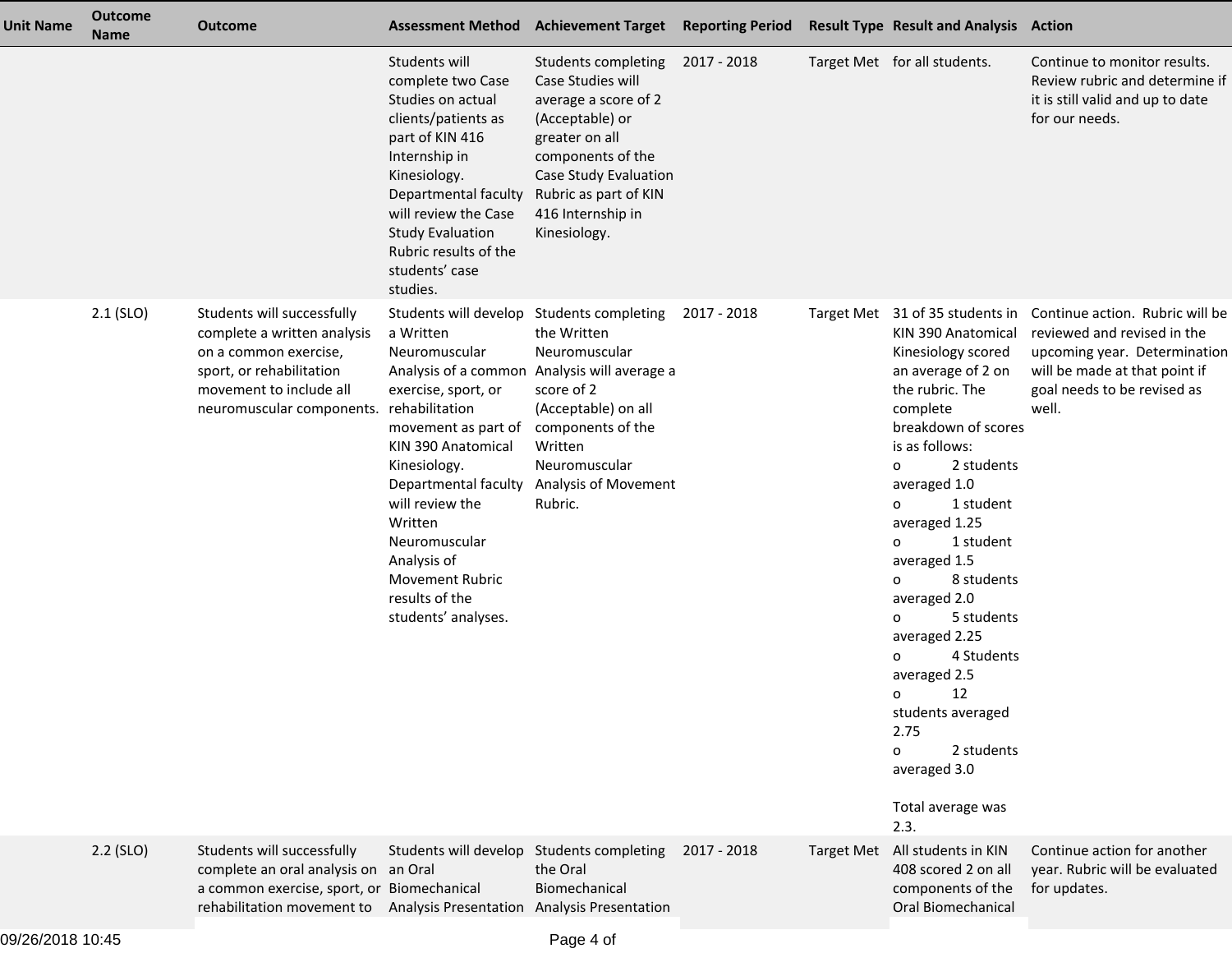| <b>Unit Name</b> | <b>Outcome</b><br><b>Name</b> | <b>Outcome</b>                                                                                                                                                                                                                                               | <b>Assessment Method</b>                                                                                                                                                                                                                                                   | <b>Achievement Target Reporting Period</b>                                                                                                                                                                             |             |                          | <b>Result Type Result and Analysis Action</b>                                                                                                                                                                                                |                                                                                                                                                                                                                                                                                                                                     |
|------------------|-------------------------------|--------------------------------------------------------------------------------------------------------------------------------------------------------------------------------------------------------------------------------------------------------------|----------------------------------------------------------------------------------------------------------------------------------------------------------------------------------------------------------------------------------------------------------------------------|------------------------------------------------------------------------------------------------------------------------------------------------------------------------------------------------------------------------|-------------|--------------------------|----------------------------------------------------------------------------------------------------------------------------------------------------------------------------------------------------------------------------------------------|-------------------------------------------------------------------------------------------------------------------------------------------------------------------------------------------------------------------------------------------------------------------------------------------------------------------------------------|
|                  | $2.2$ (SLO)                   | include all biomechanical<br>components.                                                                                                                                                                                                                     | of a common,<br>exercise, sport, or<br>rehabilitation<br>movement as part of<br><b>KIN 408</b><br>Biomechanics.<br>Departmental faculty<br>will review the Oral<br>Biomechanical<br>Analysis Presentation<br>Rubric results of the<br>students'<br>presentations.          | will average a score of 2017 - 2018<br>2 (Acceptable) on all<br>components of the<br><b>Oral Biomechanical</b><br>Analysis Presentation<br>Rubric.                                                                     |             | Target Met Analysis      | Presentation. The<br>complete<br>breakdown of scores<br>is as follows:<br>4 students<br>$\circ$<br>averaged 2.25<br>8 students<br>0<br>averaged 2.5<br>16<br>$\mathbf 0$<br>students averaged<br>2.75                                        | Continue action for another<br>year. Rubric will be evaluated<br>for updates.                                                                                                                                                                                                                                                       |
|                  | 3.1 (SAO)                     | The MUW Health &<br>Kinesiology Exercise Science<br>students will successfully<br>enroll in a doctorate of<br>physical therapy (DPT)<br>programs.                                                                                                            | Departmental faculty<br>will review the three<br>most recent<br>graduating classes'<br><b>Exit Interview</b><br>responses to<br>determine if an<br>average of 2 students<br>have been enrolled in enrolled in a DPT<br>a DPT program within program.<br>the academic year. | Out of the students<br>participating in the<br>three most recent<br>graduating classes'<br>Exit Interview an<br>average of 2 students<br>per academic year will<br>report that they have                               | 2017 - 2018 | Target Met A total of 12 | students have been<br>into DPT programs<br>4 students per year.<br>In the previous 2<br>years, 8 students<br>were accepted into<br>DPT graduate<br>programs. This year,<br>4 students were<br>accepted into DPT<br>programs.                 | Target was met. Action needs<br>to continue as this is the first<br>achieved acceptance time we have 3 years of data<br>to examine. Consideration<br>over the last 3 years, should be given to expanding<br>giving an average of this goal to include other types<br>of graduate programs related<br>to the exercise science field. |
|                  | 3.2 (PO 2.e.)                 | The MUW Exercise Science<br>programs will promote<br>regional stewardship<br>through our internship<br>program, providing real-life<br>observation and/or hands-on of each academic<br>experience with local and<br>regional allied health<br>practitioners. | The Internship List of<br>the partnered allied<br>health and medical<br>environments will be<br>reviewed at the end<br>semester by the<br>departmental faculty.                                                                                                            | The MUW Exercise<br>Science program will<br>place interns in an<br>average of at least 3<br>different allied health<br>or medical<br>environments during<br>the Fall and Spring<br>semesters of each<br>academic year. | 2017 - 2018 | Target Met               | The MUW Exercise<br>Science program<br>least 5<br>the 2017/2018<br>19 students interned<br>with at least 9<br>organizations and 11<br>internship sites<br>throughout our<br>region. These<br>included sites in<br>Cardiac<br>Rehabilitation, | This action will be continued<br>with identical goal until more<br>placed students in at years of data are gathered.<br>Emphasis will be placed on<br>environments during more complete paperwork<br>completion by internship sites<br>school year. At least to ensure accuracy of data.                                            |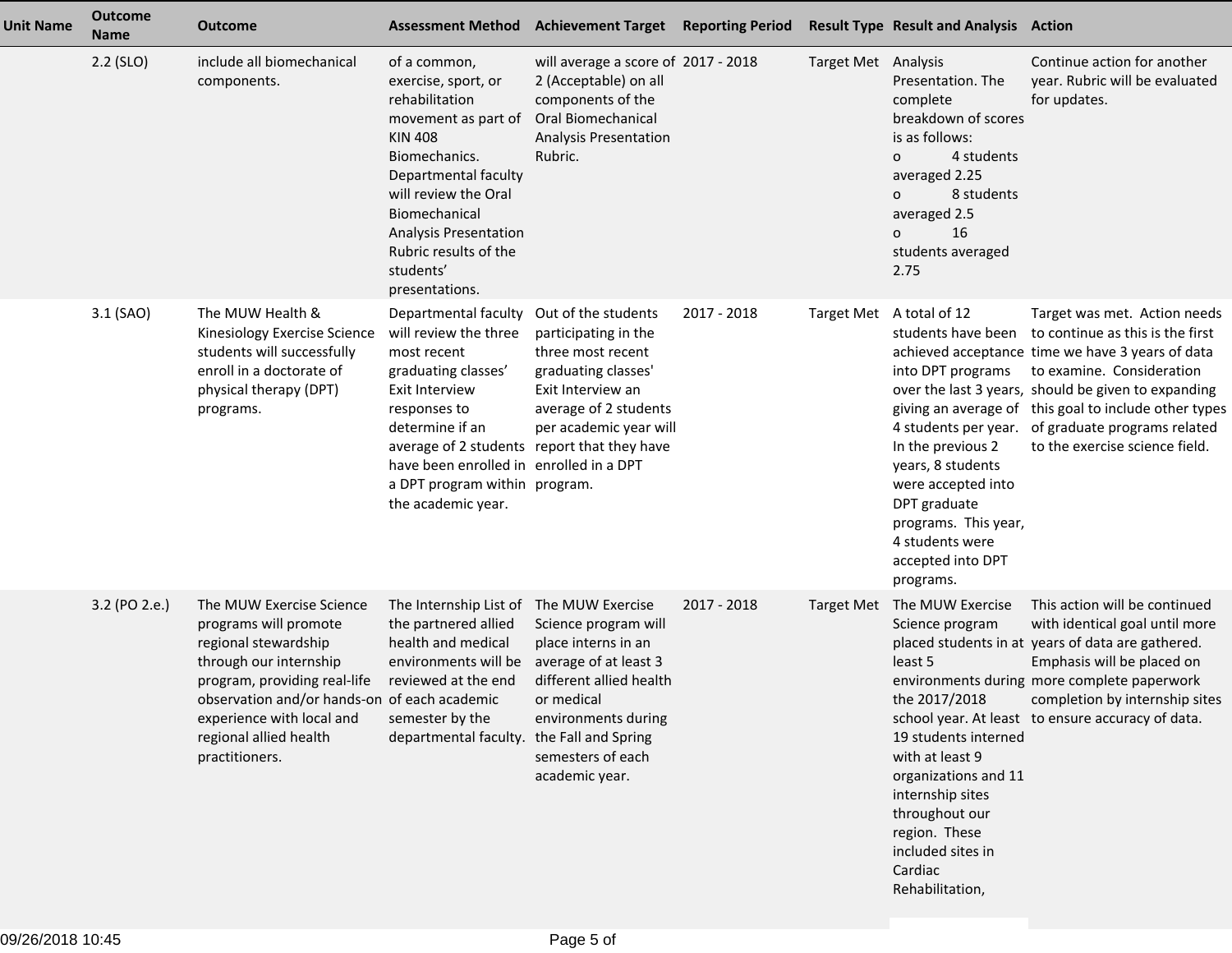| <b>Unit Name</b>                                                                                    | <b>Outcome</b><br><b>Name</b> | <b>Outcome</b>                                                                                                                                                                                                                                               | <b>Assessment Method</b>                                                                                                                                                                                                                         | <b>Achievement Target</b>                                                                                                                                                                                                                                                       | <b>Reporting Period</b> | <b>Result Type Result and Analysis Action</b>                                                                                                            |                                                                                                                                                                                                                          |
|-----------------------------------------------------------------------------------------------------|-------------------------------|--------------------------------------------------------------------------------------------------------------------------------------------------------------------------------------------------------------------------------------------------------------|--------------------------------------------------------------------------------------------------------------------------------------------------------------------------------------------------------------------------------------------------|---------------------------------------------------------------------------------------------------------------------------------------------------------------------------------------------------------------------------------------------------------------------------------|-------------------------|----------------------------------------------------------------------------------------------------------------------------------------------------------|--------------------------------------------------------------------------------------------------------------------------------------------------------------------------------------------------------------------------|
|                                                                                                     | 3.2 (PO 2.e.)                 | The MUW Exercise Science<br>programs will promote<br>regional stewardship<br>through our internship<br>program, providing real-life<br>observation and/or hands-on of each academic<br>experience with local and<br>regional allied health<br>practitioners. | The Internship List of<br>the partnered allied<br>health and medical<br>environments will be<br>reviewed at the end<br>semester by the<br>departmental faculty.                                                                                  | The MUW Exercise<br>Science program will<br>place interns in an<br>average of at least 3<br>different allied health<br>or medical<br>environments during<br>the Fall and Spring<br>semesters of each<br>academic year.                                                          | 2017 - 2018             | Target Met Collegiate Athletics,<br>Community<br>Health/Fitness,<br>Hospital Wellness,<br>and multiple forms<br>of Physical Therapy.                     | This action will be continued<br>with identical goal until more<br>years of data are gathered.<br>Emphasis will be placed on<br>more complete paperwork<br>completion by internship sites<br>to ensure accuracy of data. |
| Program -<br>Kinesiology<br>(including K-<br>12 Education<br>Certification)<br>- BS {2016-<br>2017} | 1.1 (GEO 1.a.)                | Students successfully use<br>Pre-Post Tests to gather and<br>evaluate information in<br>order to make informed<br>decisions about an<br>instructional unit.                                                                                                  | In KIN 451, a Pre-Post As a formative<br>Test Project will be<br>evaluated using the<br><b>AACU Problem</b><br>Solving VALUE Rubric. at least a 2 on a 0-4<br>The instructor for the scale using the AACU<br>course will assess<br>student work. | assessment, the<br>average score of KIN<br>451 students will be<br>Problem Solving<br>VALUE Rubric on a<br>Pre-Post Test and<br>associated project<br>assignments used to<br>gather, evaluate and<br>apply their<br>assessment data in<br>relation to an<br>instructional unit. | 2017 - 2018             | Inconclusive Due to change in<br>teacher for on-site<br>location, student<br>was not able to do<br>the pre-post test. No this target.<br>data collected. | Program discontinued at the<br>end of 2017. Only one student<br>still in the program. Therefore,<br>this will be the last data for                                                                                       |
|                                                                                                     | $2.1$ (PO 2.a.)               | Students will successfully<br>develop quantitative test<br>administration skills while<br>cultivating collaborations<br>that increase health and<br>well-being.                                                                                              | In KIN 405, all<br>students will assist<br>the Franklin Academy<br>physical education<br>program in gathering<br>FitnessGram data on<br>their students. MUW<br>FitnessGram Test<br>Administrators will<br>log students'<br>participation data.   | Students in KIN 405<br>will assist the Franklin<br>Academy physical<br>education program in<br>gathering<br>FitnessGram data by<br>helping to administer<br>on average 2 of the<br>separate FitnessGram<br>test components.                                                     | 2017 - 2018             | Inconclusive There was not<br>student enrolled in<br>this course. No data<br>collected.                                                                  | Program discontinued. No<br>students left to assess.                                                                                                                                                                     |
|                                                                                                     | $2.2$ (SLO)                   | Students will successfully<br>gather data, use technology<br>to calculate, analyze, and<br>draw conclusions on that<br>data, and present their<br>analysis in an educational<br>setting.                                                                     | In KIN 405, a<br>psychomotor<br>assessment project<br>will be evaluated with 4 scale used in the<br>the KIN 405 Oral<br>Presentation Rubric.<br>The instructor for the<br>course will assess                                                     | The average score of<br>KIN 405 students will<br>be at least a 3 on a 0-<br>KIN 405 Oral<br>Presentation Rubric in<br>the collection,<br>analysis, and                                                                                                                          | 2017 - 2018             | Inconclusive There was not<br>student enrolled in<br>this course. No data<br>collected.                                                                  | Program discontinued. No<br>students left to assess.                                                                                                                                                                     |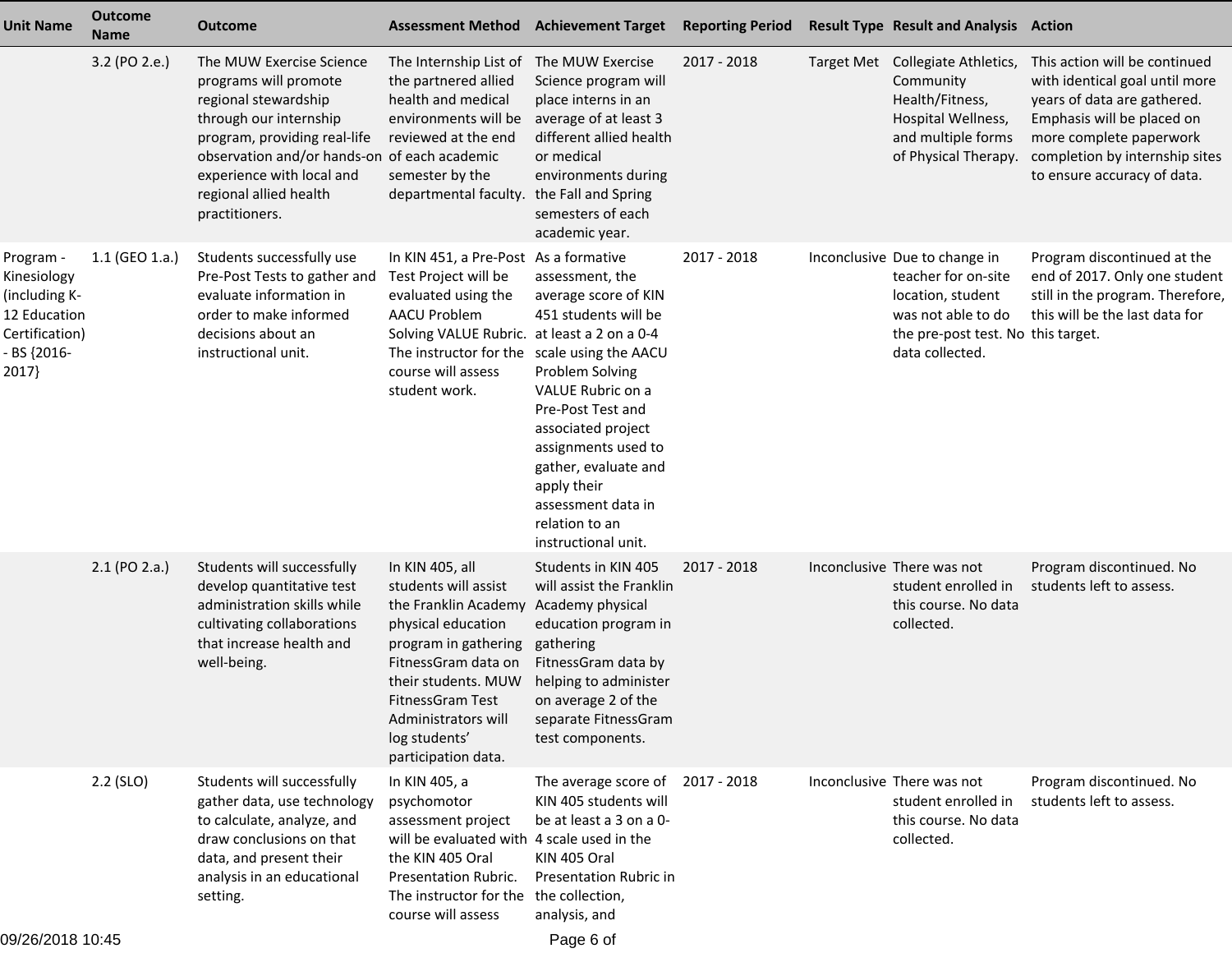| <b>Unit Name</b>                     | <b>Outcome</b><br><b>Name</b> | <b>Outcome</b>                                                                                                                                                                                              | <b>Assessment Method</b>                                                                                                                                                                                                           | <b>Achievement Target</b>                                                                                                                                                                                                            | <b>Reporting Period</b> | <b>Result Type Result and Analysis Action</b>                                           |                                                                                |
|--------------------------------------|-------------------------------|-------------------------------------------------------------------------------------------------------------------------------------------------------------------------------------------------------------|------------------------------------------------------------------------------------------------------------------------------------------------------------------------------------------------------------------------------------|--------------------------------------------------------------------------------------------------------------------------------------------------------------------------------------------------------------------------------------|-------------------------|-----------------------------------------------------------------------------------------|--------------------------------------------------------------------------------|
|                                      | $2.2$ (SLO)                   | Students will successfully<br>gather data, use technology<br>to calculate, analyze, and<br>draw conclusions on that<br>data, and present their<br>analysis in an educational<br>setting.                    | student work.                                                                                                                                                                                                                      | presentation of data<br>gathered in a<br>psychomotor<br>assessment project.                                                                                                                                                          | 2017 - 2018             | Inconclusive There was not<br>student enrolled in<br>this course. No data<br>collected. | Program discontinued. No<br>students left to assess.                           |
|                                      |                               |                                                                                                                                                                                                             | In KIN 405, a<br>psychomotor<br>assessment project<br>will be evaluated with 4 scale used in the<br>the KIN 405 Written<br>Document Rubric.<br>The instructor for the<br>course will assess<br>student work.                       | The average score of<br>KIN 405 students will<br>be at least a 3 on a 0-<br>KIN 405 Written<br>Document Rubric in<br>the collection,<br>analysis, and<br>presentation of data<br>gathered in a<br>psychomotor<br>assessment project. | 2017 - 2018             | Inconclusive There was not<br>student enrolled in<br>this course. No data<br>collected. | Program discontinued. No<br>students left to assess.                           |
|                                      | 3.1 (SAO)                     | Students will successfully<br>demonstrate the knowledge,<br>skills, and dispositions<br>needed to become a licensed their competency in<br>$K - 12$ physical educator<br>during their ED 407<br>Internship. | During ED 407<br>internship, students<br>will demonstrate<br>becoming a licensed K indicators in the<br>-12 physical<br>educator as evaluated Assessment<br>through the use of<br>the Teacher Intern<br>Assessment<br>Instrument.  | During their ED 407<br>Internship, each<br>student's aggregate<br>score from all of the<br>Teacher Intern<br>Instrument<br>evaluations for the<br>semester will average<br>at least a 2 on a $0 - 3$<br>scale.                       | 2017 - 2018             | Inconclusive No students<br>enrolled. No data<br>collected.                             | One student should enroll in<br>this course next year. Continue<br>assessment. |
|                                      | 3.2 (SLO)                     | Students will reflect on the<br>knowledge, skills, and<br>dispositions needed to<br>become a licensed $K - 12$<br>physical educator acquired<br>during their program of<br>study at MUW.                    | in ED 407 Internship students interviewed<br>will be given an exit will express that their<br>interview and<br>departmental faculty<br>will evaluate the<br>interview results to<br>determine if<br>achievement target<br>was met. | Students participating The average rating of 2017 - 2018<br>program of study at<br>MUW will be at least<br>Satisfactory (or Met<br>Expectations) in<br>preparing them to<br>become a licensed K-<br>12 physical educator.            |                         | Inconclusive No students<br>enrolled. No data<br>collected.                             | One student should enroll in<br>this course next year. Continue<br>assessment. |
| Program -<br>Nursing -<br>ASN {2016- | 1.1 (SAO &<br>SLO)            | <b>ASN Students will</b><br>successfully pass the<br>National Council Licensure                                                                                                                             | ASN graduates will<br>take the NCLEX-RN as NCLEX-RN pass rate<br>administered by the                                                                                                                                               | The ASN graduate's<br>will be at least 80% of                                                                                                                                                                                        | 2017 - 2018             | Target Met 39 of the 41 2017<br>ASN graduates<br>passed on the first                    | Will continue to assess with<br>the same achievement target.                   |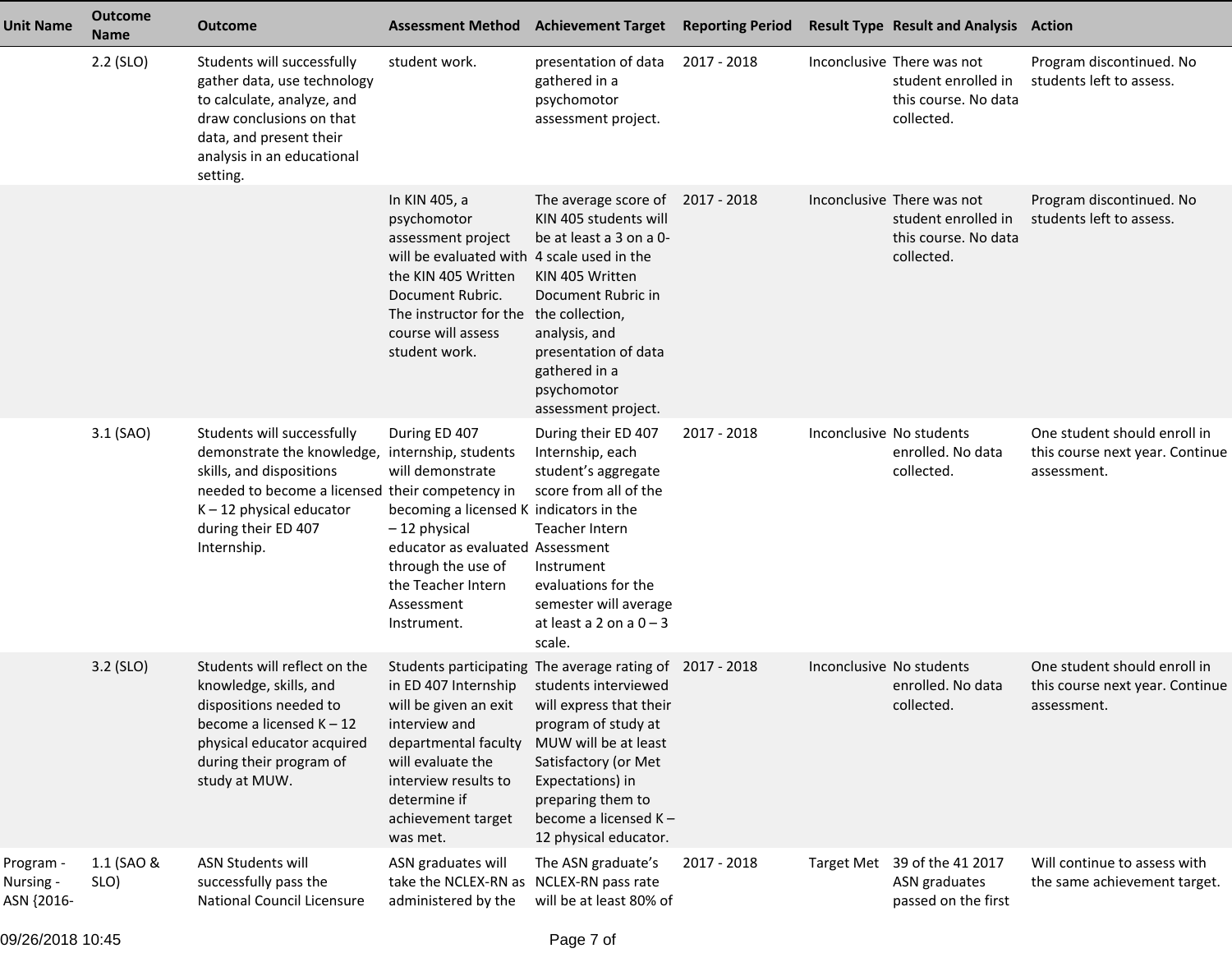| <b>Unit Name</b> | <b>Outcome</b><br><b>Name</b> | <b>Outcome</b>                                                                                                                                      |                                                                                                                                                                                                                       | <b>Assessment Method Achievement Target</b>                                                                                                                                                                                                                              | <b>Reporting Period</b> |                   | <b>Result Type Result and Analysis Action</b>                                                                                                                                                                                                                                             |                                                                                 |
|------------------|-------------------------------|-----------------------------------------------------------------------------------------------------------------------------------------------------|-----------------------------------------------------------------------------------------------------------------------------------------------------------------------------------------------------------------------|--------------------------------------------------------------------------------------------------------------------------------------------------------------------------------------------------------------------------------------------------------------------------|-------------------------|-------------------|-------------------------------------------------------------------------------------------------------------------------------------------------------------------------------------------------------------------------------------------------------------------------------------------|---------------------------------------------------------------------------------|
| 2017}            | 1.1 (SAO &<br>SLO)            | <b>Examination for Registered</b><br>Nurses (NCLEX-RN).                                                                                             | National Council of<br>State Boards of<br>Nursing. Faculty will<br>review the program's period.<br>annual student pass<br>rates.                                                                                      | all first-time test-<br>takers during the<br>same 12-month                                                                                                                                                                                                               | 2017 - 2018             |                   | Target Met attempt of the<br>NCLEX-RN test for<br>an average of 95.1.                                                                                                                                                                                                                     | Will continue to assess with<br>the same achievement target.                    |
|                  | 1.2 (GEO 5.a.)                | ASN Students will be able to<br>utilize appropriate team<br>building and collaborative<br>strategies when working<br>with teams.                    | ASN sophomore<br>students will<br>complete the AACU<br><b>Teamwork Value</b><br>Rubric at the<br>conclusion of their<br>group/team work in<br>NU 216 Evidence-<br><b>Based Practice</b><br>Project.                   | The average score<br>that the sophomore<br>ASN students will<br>report will be at least<br>"3" or higher on the<br>0-4 scale used in the<br><b>AACU Teamwork</b><br>Value Rubric during<br>the NU 216 team<br>project.                                                   | 2017 - 2018             |                   | Target Met 100% of the 54<br>students enrolled in<br>NU 216 for fall of<br>2017 reported a<br>score of "3" or<br>higher on the AACU<br><b>Teamwork Value</b><br>Rubric. The average<br>of the students as a<br>whole was 3.4 on<br>the rubric.                                            | Will continue to assess with<br>the same achievement target.                    |
|                  | 1.3 (GEO 1.c.)                | ASN students will be able to<br>incorporate effective<br>communication techniques<br>to produce a positive<br>professional working<br>relationship. | ASN sophomore<br>students enrolled in<br>NU 216 will be<br>evaluated during<br>their formal<br>Evidence-Based<br><b>Practice Presentation</b><br>the AACU Oral<br>Communication Value 216 formal Evidence-<br>Rubric. | The average score<br>that the ASN<br>sophomore students<br>will receive will be at<br>least "3" or higher on<br>the 0-4 scale used in<br>the AACU Oral<br>by the faculty utilizing Communication Value<br>Rubric during the NU<br><b>Based Practice</b><br>Presentation. | 2017 - 2018             | <b>Target Met</b> | 100% of the ASN<br>obtained a "3" or<br>higher on the 0-4<br>scale used in the<br><b>AACU Oral</b><br>Communication<br>Value Rubric during<br>the NU 216 formal<br>Evidence-Based<br>Practice<br>Presentations. The<br>average of the<br>students as a whole<br>was 3.7 on the<br>rubric. | Will continue to assess with<br>sophomore students the same achievement target. |
|                  | $2.1$ (PO 4.a.)               | ASN students will be<br>satisfied with the ASN plan<br>of study.                                                                                    | Faculty will review<br>the Program<br>Satisfaction Survey<br>submitted by the<br>students at the time<br>of graduation.                                                                                               | At least 90% of<br>students participating<br>in the Program<br>Satisfaction Survey<br>will indicate<br>satisfaction with<br>program of study at<br>time of graduation.                                                                                                   | 2017 - 2018             |                   | Target Met 100% of students<br>indicated on the<br><b>Program Satisfaction</b><br>Survey that they<br>were satisfied or<br>very satisfied with<br>the program of<br>study at time of<br>graduation. 41 of 52<br>indicated they were<br>"very satisfied" and<br>11 indicated they          | Will continue to assess with<br>the same achievement target.                    |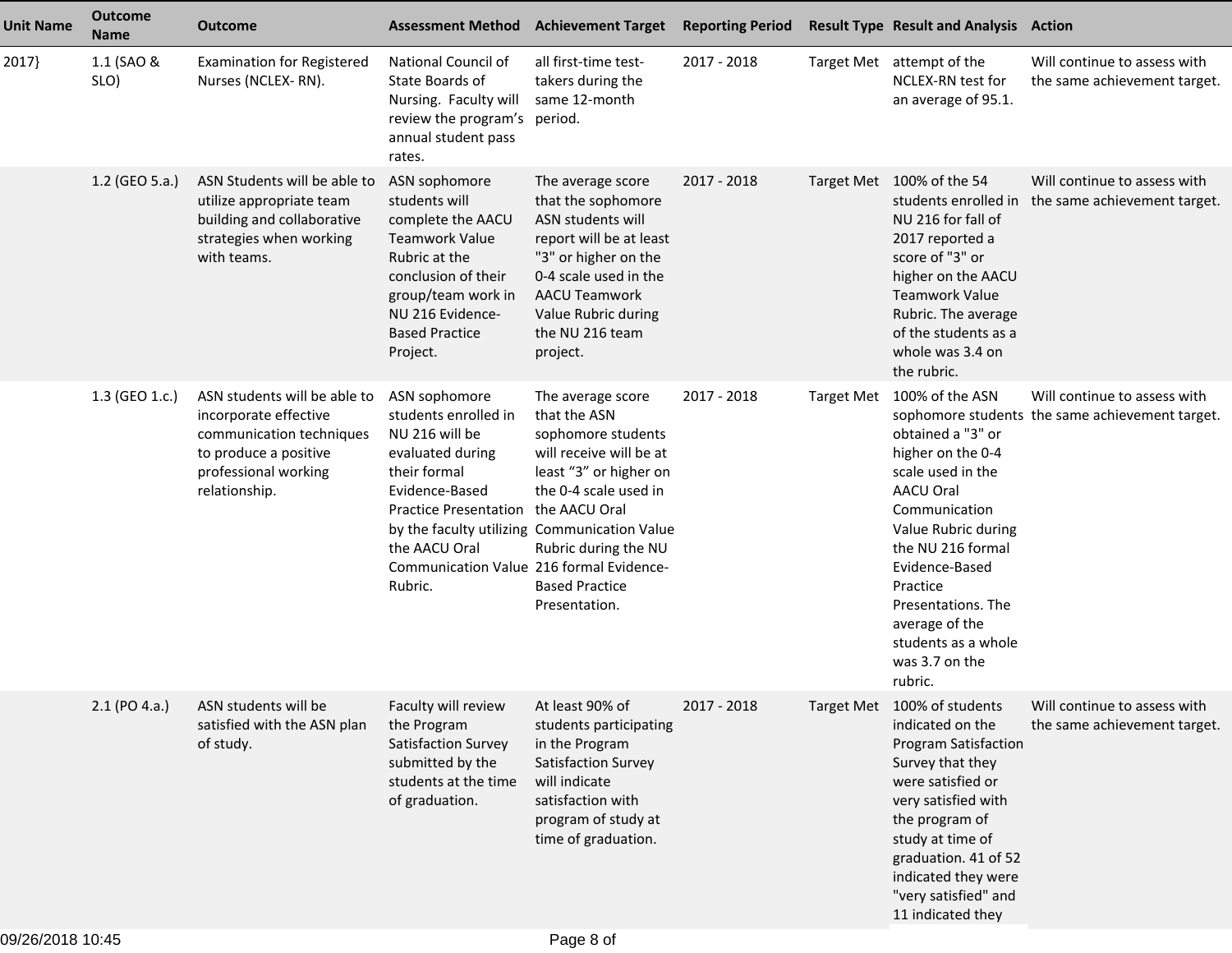| <b>Unit Name</b>                              | <b>Outcome</b><br><b>Name</b> | <b>Outcome</b>                                                                                                                                            |                                                                                                                                                                                                                                                                                                | <b>Assessment Method Achievement Target</b>                                                                                                                                                                                                                         | <b>Reporting Period</b> |                   | <b>Result Type Result and Analysis Action</b>                                                                                                                                                                                                                                                                                                                                                                                                                                                     |                                                                                                                      |
|-----------------------------------------------|-------------------------------|-----------------------------------------------------------------------------------------------------------------------------------------------------------|------------------------------------------------------------------------------------------------------------------------------------------------------------------------------------------------------------------------------------------------------------------------------------------------|---------------------------------------------------------------------------------------------------------------------------------------------------------------------------------------------------------------------------------------------------------------------|-------------------------|-------------------|---------------------------------------------------------------------------------------------------------------------------------------------------------------------------------------------------------------------------------------------------------------------------------------------------------------------------------------------------------------------------------------------------------------------------------------------------------------------------------------------------|----------------------------------------------------------------------------------------------------------------------|
|                                               | 2.1 (PO 4.a.)                 | ASN students will be<br>satisfied with the ASN plan<br>of study.                                                                                          | Faculty will review<br>the Program<br>Satisfaction Survey<br>submitted by the<br>students at the time<br>of graduation.                                                                                                                                                                        | At least 90% of<br>students participating<br>in the Program<br>Satisfaction Survey<br>will indicate<br>satisfaction with<br>program of study at<br>time of graduation.                                                                                              | 2017 - 2018             |                   | the program of<br>study at time of<br>graduation.                                                                                                                                                                                                                                                                                                                                                                                                                                                 | Target Met were "satisfied" with Will continue to assess with<br>the same achievement target.                        |
| Program -<br>Nursing -<br>BSN {2016-<br>2017} | 1.1 (SAO &<br>SLO)            | <b>BSN</b> generic Students will<br>successfully pass the<br><b>National Council Licensure</b><br><b>Examination for Registered</b><br>Nurses (NCLEX-RN). | <b>BSN</b> generic<br>graduates will take<br>the NCLEX-RN as<br>administered by the<br>National Council of<br>State Boards of<br>Nursing. Faculty will<br>review the program's Higher Learning.<br>annual student pass<br>rates.                                                               | The BSN graduate's<br>first write NCLEX-RN<br>pass rate shall be no<br>less than 95% of that<br>year's national<br>average as reported<br>by the Institutions of                                                                                                    | 2017 - 2018             | <b>Target Met</b> | All students that<br>graduated<br>successfully<br>completed the<br>NCLEX on the first<br>write. N=63. 100%<br>pass rate.                                                                                                                                                                                                                                                                                                                                                                          | Will continue to monitor<br>NCLEX passage rates since the<br>results are a critical part of the<br>program outcomes. |
|                                               | 1.2 (GEO 5.a.)                | BSN Students will be able to<br>utilize appropriate team<br>building and collaborative<br>strategies when working<br>with teams.                          | <b>BSN</b> senior students<br>will complete the<br><b>AACU Teamwork</b><br>VALUE Rubric at the<br>conclusion of their<br>group/ team work in<br>NU 465 community<br>assessment and<br>implementation<br>project for APO<br>students or NU 449<br>research project for<br>the Generic students. | The collective average 2017 - 2018<br>score that the senior<br><b>BSN Students will</b><br>report will be at least<br>"3" or higher on the<br>0-4 scale used in the<br><b>AACU Teamwork</b><br><b>VALUE Rubric during</b><br>the NU 449 and NU<br>465 team project. |                         |                   | Target Met NU 465, the<br><b>Teamwork Value</b><br>Rubric was<br>completed by 198<br>participants with an<br>average score of 3.0.<br>Spring students-<br><b>Benchmark Met</b><br>NU 449, the<br><b>Teamwork Value</b><br>Rubric was<br>completed by 56<br>participants with an<br>average score of<br>3.83- Benchmark<br>Met<br>NU 465, the<br><b>Teamwork Value</b><br>Rubric was<br>completed by 9<br>participants with an<br>average score of<br>3.48. Fall students-<br><b>Benchmark Met</b> | Will adjust the online rubric<br>delivery to follow the criteria<br>better.                                          |
|                                               | 1.3 (GEO 1.c.)                | BSN students will be able to<br>incorporate effective<br>communication techniques                                                                         | <b>BSN</b> senior students<br>enrolled in NU 449<br>will be evaluated                                                                                                                                                                                                                          | The average score<br>that the senior BSN<br>Students will receive                                                                                                                                                                                                   | 2017 - 2018             |                   | Target Met 100% of the<br>students scored a 3<br>or higher on the oral aspect of all nurses.                                                                                                                                                                                                                                                                                                                                                                                                      | Will continue to monitor since<br>oral communication is a critical                                                   |

09/26/2018 10:45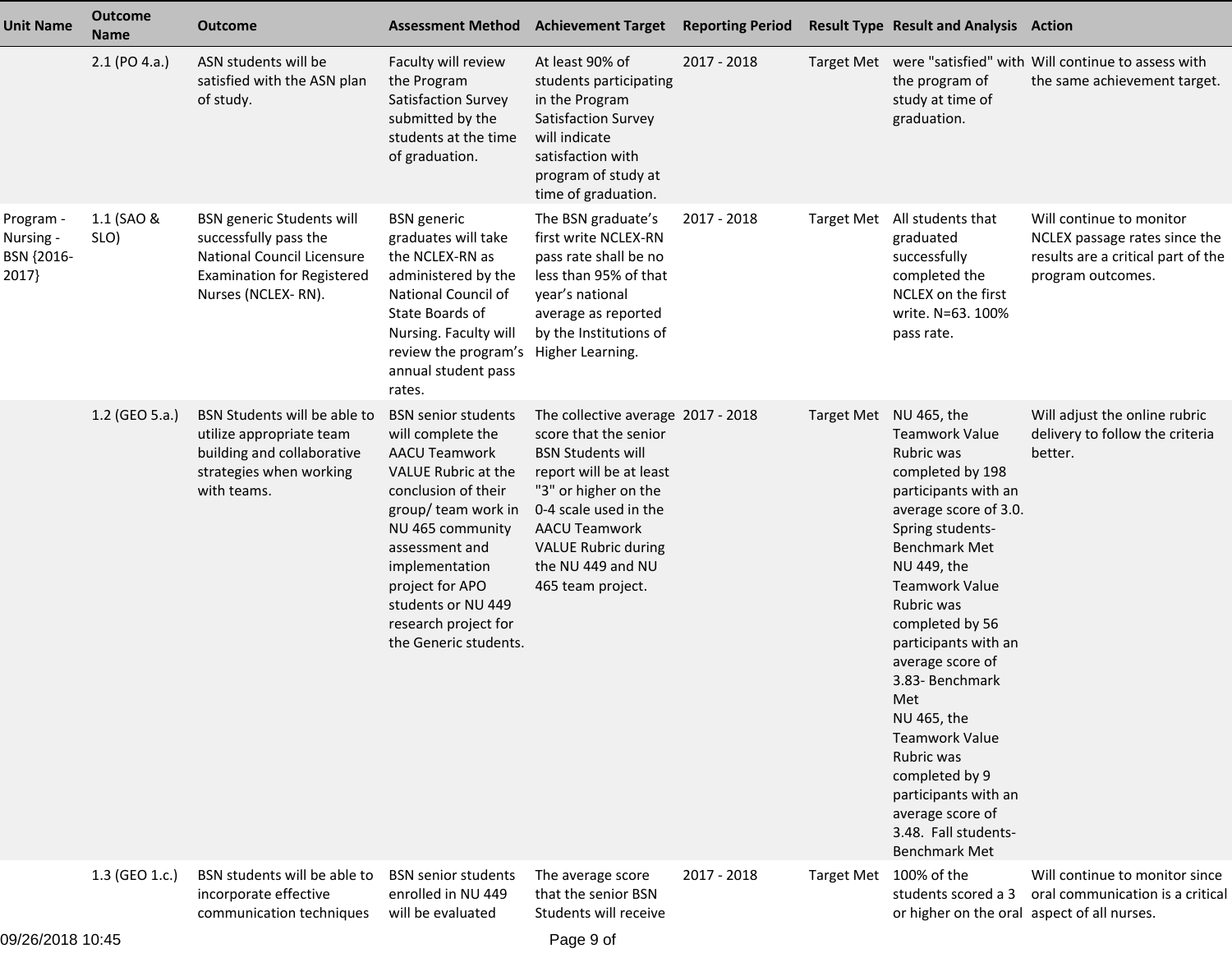| <b>Unit Name</b>                                                 | <b>Outcome</b><br><b>Name</b> | <b>Outcome</b>                                                                                                                                                                                                                  | <b>Assessment Method</b>                                                                                                                                                                                                         | <b>Achievement Target Reporting Period</b>                                                                                                                                                                                                                                   |             | <b>Result Type Result and Analysis Action</b>                                                                                                                                                                                                                                                                                                                                                                                                                                  |                                                                                                                                       |
|------------------------------------------------------------------|-------------------------------|---------------------------------------------------------------------------------------------------------------------------------------------------------------------------------------------------------------------------------|----------------------------------------------------------------------------------------------------------------------------------------------------------------------------------------------------------------------------------|------------------------------------------------------------------------------------------------------------------------------------------------------------------------------------------------------------------------------------------------------------------------------|-------------|--------------------------------------------------------------------------------------------------------------------------------------------------------------------------------------------------------------------------------------------------------------------------------------------------------------------------------------------------------------------------------------------------------------------------------------------------------------------------------|---------------------------------------------------------------------------------------------------------------------------------------|
|                                                                  | 1.3 (GEO 1.c.)                | to produce a positive<br>professional working<br>relationship.                                                                                                                                                                  | during their formal<br>research presentation higher on the 0-4<br>by the faculty advisor<br>utilizing the AACU<br><b>Oral Communication</b><br><b>VALUE Rubric.</b>                                                              | will be at least "3" or 2017 - 2018<br>scale used in the<br>AACU Oral<br>Communication<br><b>VALUE Rubric during</b><br>the NU 449 formal<br>research<br>presentation.                                                                                                       |             | Target Met communication<br>rubric. N=56.                                                                                                                                                                                                                                                                                                                                                                                                                                      | Will continue to monitor since<br>oral communication is a critical<br>aspect of all nurses.                                           |
|                                                                  | $2.1$ (PO 4.a.)               | BSN students will be satisfied Faculty will review<br>with the BSN plan of study.                                                                                                                                               | the End of Program<br>Satisfaction Survey<br>submitted by the<br>students at the time<br>of graduation.                                                                                                                          | 90% of all<br>participating students<br>are satisfied with the<br>program of learning<br>as evidenced by a<br>benchmark score of<br>2.5 or above on the<br>End of Program<br>Satisfaction Survey.                                                                            | 2017 - 2018 | Target Met 281 students were<br>either extremely or<br>somewhat satisfied<br>with the program of<br>student. Benchmark<br>met.<br>56 students<br>completed the<br>program in May<br>2018; of those, 47<br>students completed<br>the survey.<br>240 students<br>completed the end<br>of program survey in<br>August 2017.<br>A total of 287<br>students completed<br>the survey.<br>97.9 percent of<br>students completing<br>the survey were<br>satisfied with the<br>program. | Will continue to monitor end<br>of program satisfaction.                                                                              |
| Program -<br><b>Nursing</b><br>Practice -<br>DNP {2016-<br>2017} | 1.1 (SAO &<br>SLO)            | Practice at the highest level<br>of advanced practice nursing that all Post BSN to<br>through integration of<br>knowledge from nursing,<br>science, ethics, and the<br>biophysical, analytical, and<br>organizational sciences. | Faculty will validate<br>DNP students obtain<br>national FNP<br>certification during<br>the semester<br>immediately<br>following completion<br>of MSN while<br>transitioning into the<br>first semester of DNP<br>study, and all | 100% of DNP students 2017 - 2018<br>are successful in<br>passing FNP<br>Certification exam<br>(either ANCC or<br>AANPCP) during the<br>program (Post BSN to<br>DNP) or prior to entry<br>into the program<br>students hold a<br>national certification<br>as an APRN (MSN to |             | Inconclusive No students post<br>BSN to DNP were<br>admitted; no data<br>collected                                                                                                                                                                                                                                                                                                                                                                                             | Continue to monitor progress<br>of students in Post BSN to DNP<br>program as they progress<br>through the MSN and become<br>certified |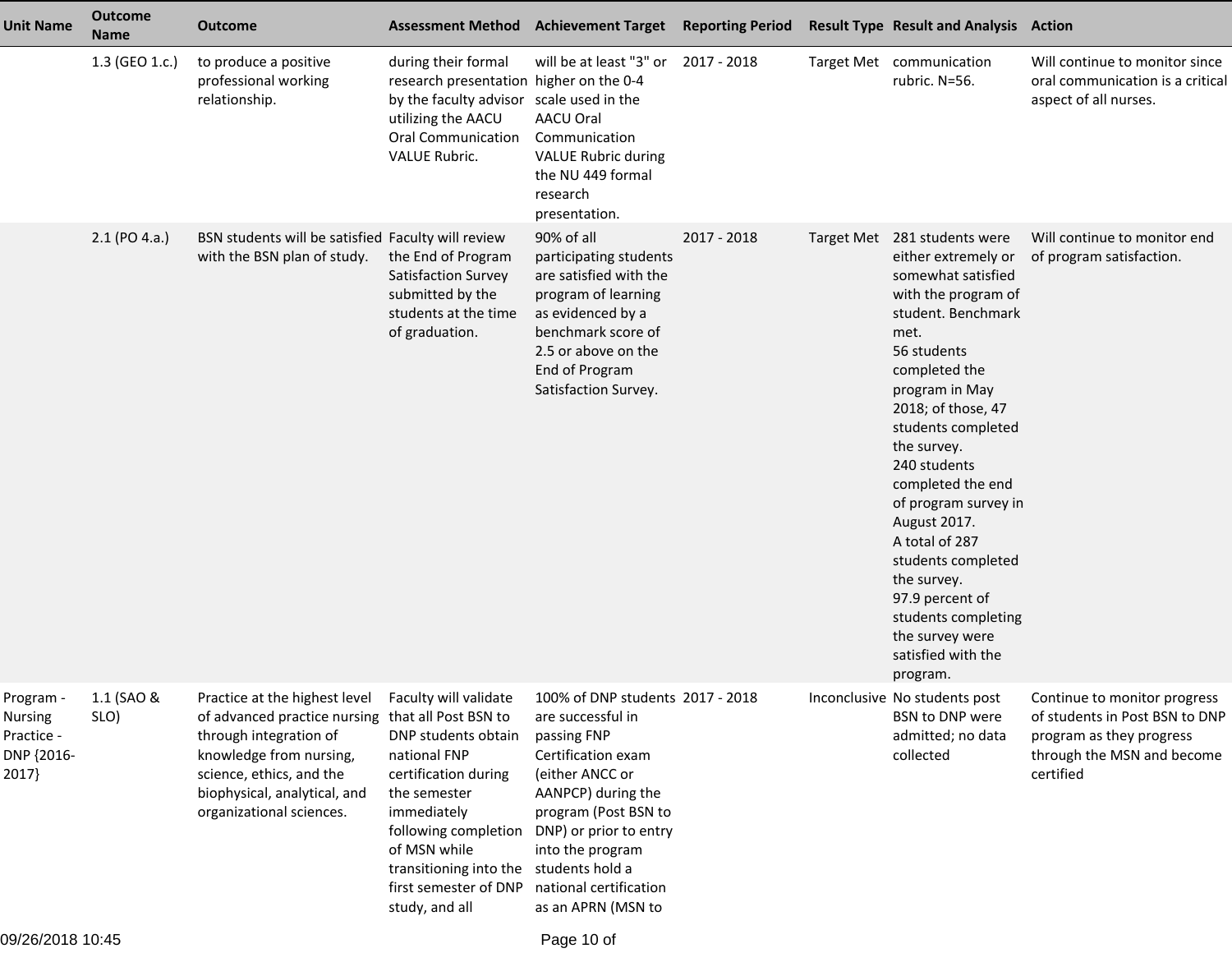| <b>Unit Name</b>                                          | <b>Outcome</b><br><b>Name</b> | <b>Outcome</b>                                                                                                                                                                                             | <b>Assessment Method Achievement Target</b>                                                                                                        |                                                                                                                                                                                                                                     | <b>Reporting Period</b> |                   | <b>Result Type Result and Analysis Action</b>                                                                                                                                                                               |                                                                                                                                                                               |
|-----------------------------------------------------------|-------------------------------|------------------------------------------------------------------------------------------------------------------------------------------------------------------------------------------------------------|----------------------------------------------------------------------------------------------------------------------------------------------------|-------------------------------------------------------------------------------------------------------------------------------------------------------------------------------------------------------------------------------------|-------------------------|-------------------|-----------------------------------------------------------------------------------------------------------------------------------------------------------------------------------------------------------------------------|-------------------------------------------------------------------------------------------------------------------------------------------------------------------------------|
| Program -<br>Nursing<br>Practice -<br>DNP {2016-<br>2017} | 1.1 (SAO &<br>SLO)            | Practice at the highest level<br>of advanced practice nursing<br>through integration of<br>knowledge from nursing,<br>science, ethics, and the<br>biophysical, analytical, and<br>organizational sciences. | incoming MSN to DNP DNP).<br>students hold a<br>national certification<br>as a nurse<br>practitioner (FNP,<br>AGNP, PMHNP, etc.).                  |                                                                                                                                                                                                                                     | 2017 - 2018             |                   | Inconclusive No students post<br>BSN to DNP were<br>admitted; no data<br>collected                                                                                                                                          | Continue to monitor progress<br>of students in Post BSN to DNP<br>program as they progress<br>through the MSN and become<br>certified                                         |
|                                                           | 1.2 (RO & SLO)                | Synthesize theoretical,<br>philosophical, ethical, and<br>empirical knowledge to<br>develop therapeutic<br>interventions in complex<br>health systems.                                                     | Faculty advisors and<br>project committee<br>members will review<br>completed DNP<br>projects and validate<br>project completion<br>grade.         | At least 90% who<br>complete the DNP<br>program will have<br>completed a faculty<br>approved<br>research/evidence<br>based DNP project<br>with minimum grade<br>of B according to the<br>project guidelines.                        | 2017 - 2018             |                   | Target Met 100% of DNP<br>students slated to<br>graduate May 2018<br>have completed<br>their faculty<br>approved<br>research/evidence<br>based DNP project<br>with a minimum<br>grade of B. All five<br>students made an A. | Continue to monitor DNP<br>students for completion of the<br>faculty approved<br>research/evidence based DNP<br>project with minimum grade of<br>B.                           |
|                                                           | 2.1 (PO 4.a.)                 | DNP students will be<br>satisfied with the DNP plan<br>of study.                                                                                                                                           | Faculty will review<br>the End of Program<br>Satisfaction Survey<br>submitted by the<br>students at the time<br>of graduation.                     | Through appropriate<br>and effective student<br>advising and ongoing<br>mentoring in the DNP<br>program, at least 90%<br>of all participating<br>DNP students will be<br>satisfied with the DNP<br>Plan of Study.                   | 2017 - 2018             | <b>Target Met</b> | the survey, two<br>were extremely<br>satisfied and one<br>was somewhat<br>satisfied. 100% of<br>students were<br>satisfied.                                                                                                 | Three participated in We will continue the end of<br>program survey for the next<br>academic year.                                                                            |
|                                                           | 3.1 (SAO &<br>SLO)            | Provide leadership in the<br>analysis, development, and<br>implementation of health<br>care policy on local, regional, disseminate a<br>national, and global levels.                                       | Faculty will validate<br>that DNP students<br>submit to<br>scholarly work at a<br>state, regional, or<br>national level during<br>the DNP program. | At least 70% of all<br>DNP students will<br>submit a scholarly<br>work (eg. poster,<br>podium, publication,<br>etc.) to a state,<br>regional, national, or<br>international journal<br>or conference during<br>their plan of study. | 2017 - 2018             | Target Not<br>Met | At the time of<br>reporting, 0% of<br>graduating DNP<br>students have<br>submitted a<br>scholarly work to a<br>state, regional,<br>national, or<br>international journal<br>or conference<br>during their plan of<br>study. | Encourage DNP students and<br>faculty advisors to submit<br>abstracts for presentations and<br>publications by mid-term of<br>the semester students<br>anticipate graduation. |
| Program -<br>Public<br>Health -<br>MPH {2016-<br>2017}    | $1.1$ (SLO)                   | Students will be able to<br>create a valuable statement<br>of purpose.                                                                                                                                     | Students participating<br>in HED 511 will<br>develop a research<br>proposal, for which<br>they will need to                                        | The average score of<br>HED 511 students<br>assessed will be a 2 or<br>higher for the<br>statement of purpose                                                                                                                       | 2017 - 2018             | <b>Target Met</b> | Ten students were<br>enrolled in HED 511<br>during the 2017-<br>2018 reporting<br>period. All of the                                                                                                                        | We will continue assessing the<br>Statement of purpose in HED<br>511. We have had discussing<br>of changing the assessment to<br>HED 513 and may still consider               |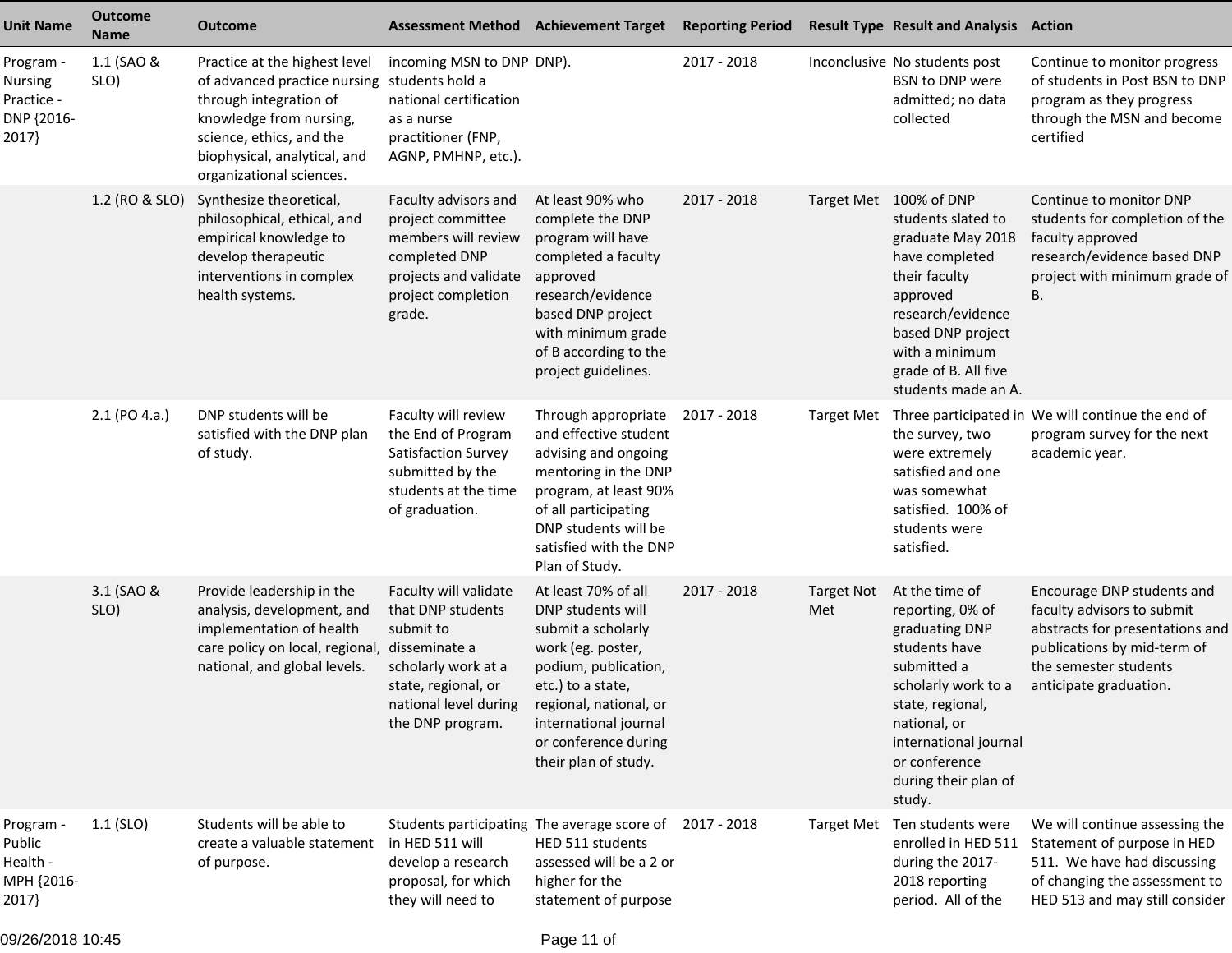| <b>Unit Name</b>                                       | <b>Outcome</b><br><b>Name</b> | <b>Outcome</b>                                                                                                                                                  | <b>Assessment Method</b>                                                                                                                                                                                                                                                                                                                           | <b>Achievement Target</b>                                                                                                                                       | <b>Reporting Period</b> | <b>Result Type Result and Analysis Action</b>                                                                                                                                                                                                                                                   |                                                                                                                                                                                                                                                                                                                                                                                                                                                                                                                                                                                                                                                                              |
|--------------------------------------------------------|-------------------------------|-----------------------------------------------------------------------------------------------------------------------------------------------------------------|----------------------------------------------------------------------------------------------------------------------------------------------------------------------------------------------------------------------------------------------------------------------------------------------------------------------------------------------------|-----------------------------------------------------------------------------------------------------------------------------------------------------------------|-------------------------|-------------------------------------------------------------------------------------------------------------------------------------------------------------------------------------------------------------------------------------------------------------------------------------------------|------------------------------------------------------------------------------------------------------------------------------------------------------------------------------------------------------------------------------------------------------------------------------------------------------------------------------------------------------------------------------------------------------------------------------------------------------------------------------------------------------------------------------------------------------------------------------------------------------------------------------------------------------------------------------|
| Program -<br>Public<br>Health -<br>MPH {2016-<br>2017} | $1.1$ (SLO)                   | Students will be able to<br>create a valuable statement<br>of purpose.                                                                                          | formulate a<br>statement of purpose HED 511 Rubric.<br>that describes a<br>public health problem<br>and why the problem<br>is interesting and<br>worthy of research.<br>This will be assessed<br>by the HED 511<br>Rubric, in which<br>students will be<br>either be below<br>target (1), meet<br>target (2), exceed<br>target (3).                | component of the                                                                                                                                                | 2017 - 2018             | Target Met students except for<br>one met or exceed<br>the target without<br>extensive rewrites.<br>Scores:<br>5, 5, 5, 4, 4, 4, 4, 3, 3, 0<br>(Total Average = 3.7)                                                                                                                            | doing so in the future.<br>Three students exceeded<br>target. Six students met target.<br>One student did not meet<br>target. The rubric used has a<br>maximum score of 5 and a<br>minimum score of 0. To meet<br>the target, students can score<br>from 4-1 and and to exceed<br>the target, a student would<br>score a 5. The wording needs<br>to be changed in the target to<br>reflect the values in the rubric.                                                                                                                                                                                                                                                         |
|                                                        | 1.2 (SLO)                     | Students will be able to<br>develop clear research<br>questions and hypotheses.                                                                                 | in HED 511 will<br>develop a research<br>proposal, for which<br>they will formulate<br>research questions or<br>hypotheses that have component of the<br>a clear purpose. This HED 511 Rubric.<br>will be assessed by<br>the HED 511 Rubric,<br>in which students will<br>either be below<br>target (1), meet<br>target (2), exceed<br>target (3). | Students participating The average score of 2017 - 2018<br>HED 511 students<br>assessed will be a 2 or<br>higher for the<br>research questions or<br>hypotheses |                         | Target Met Overall the target<br>was met. Ten<br>students enrolled in<br>this course during<br>the recording period<br>(2017-2018). One<br>students did not<br>meet the target<br>without extensive<br>rewrites. The initial<br>scores were: 20, 20,<br>6, 0. Avg score: 24;<br>the mode is 12. | We will continue assessing this<br>outcome in HED 511. Students<br>in HED 511 are still fairly<br>novice at writing research<br>proposals and formulating<br>research questions and<br>proposals. We have added a<br>biostatistics class to the<br>curriculum, which most<br>students will take the<br>semester immediately<br>20, 12, 12, 12, 12, 6, preceding HED 511. It will be<br>interesting to see if having the<br>background of formally<br>formulating hypotheses and<br>testing them will have an<br>impact on the number of<br>students that exceed<br>expectations, in the first<br>attempt.<br>The target needs to be<br>reworded to match the rubric<br>used. |
|                                                        | $2.1$ (SLO)                   | Students will be able to<br>identify needs, resources,<br>and capacity to determine<br>needs for health<br>education/promotion based<br>on assessment findings. | Faculty will analyze<br>the students'<br>comprehensive exam will score at least at<br>results and determine least a 75% on<br>if the students were<br>able to identify the                                                                                                                                                                         | 75% of students in the 2017 - 2018<br>comprehensive exam<br>comprehensive exam<br>questions related to                                                          |                         | Target Met Eight students took<br>the comprehensive<br>exam. Total of Area<br>to highest: were<br>59%, 74%,                                                                                                                                                                                     | We will continue using the<br>comprehensive exam to assess<br>the rubric. We will increase the<br>1 Scores from lowest target from 75% to 84%.<br>Although the change will not<br>have an impact on this SLO, we                                                                                                                                                                                                                                                                                                                                                                                                                                                             |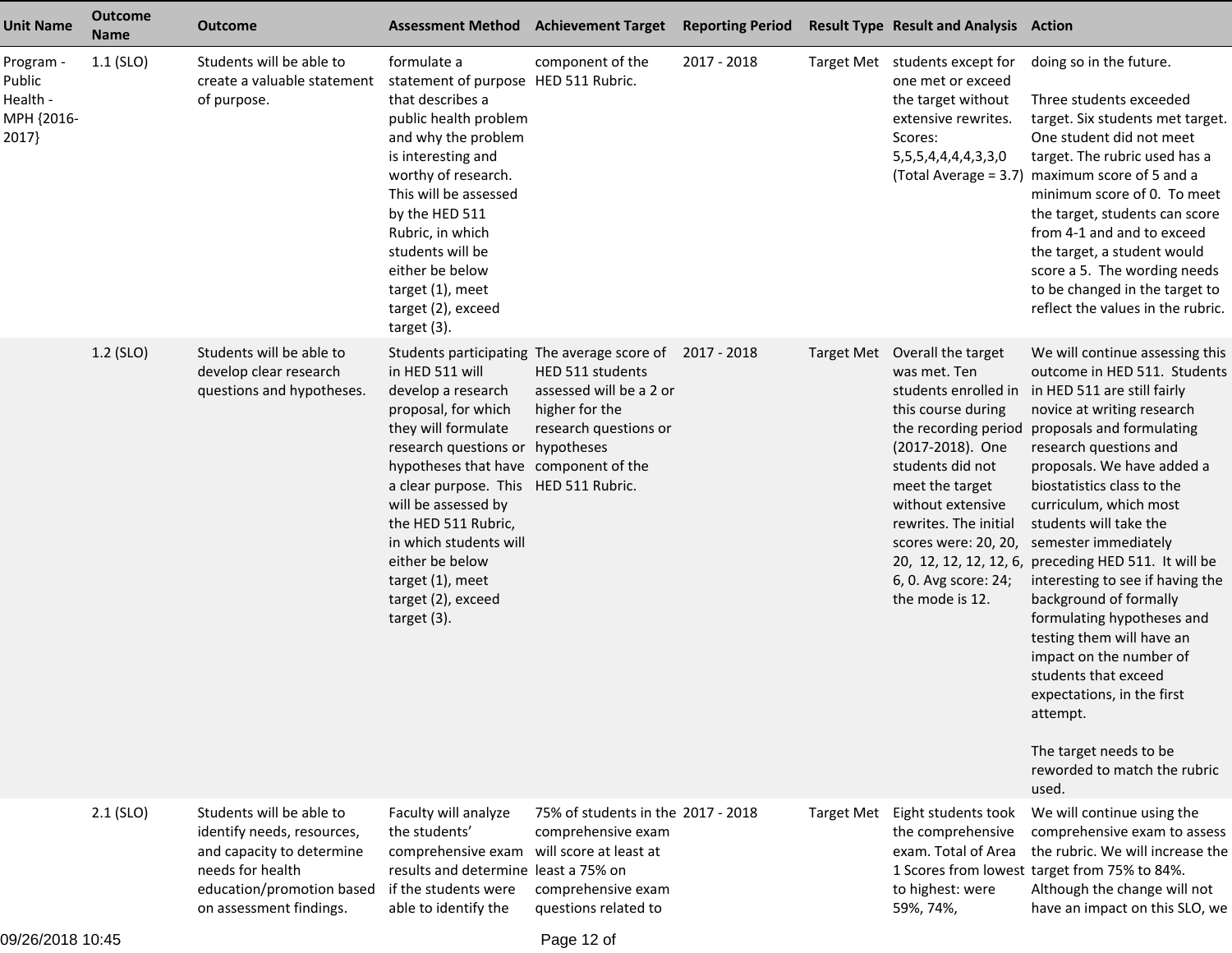| <b>Unit Name</b> | <b>Outcome</b><br><b>Name</b> | <b>Outcome</b>                                                                                                                                                                            | <b>Assessment Method</b>                                                                                                                                                                                                                                                                                                                                                                                           | <b>Achievement Target Reporting Period</b>                                                                                                                                                                                                    |             |                   | <b>Result Type Result and Analysis Action</b>                                                                                                                                                                          |                                                                                                                                                                                              |
|------------------|-------------------------------|-------------------------------------------------------------------------------------------------------------------------------------------------------------------------------------------|--------------------------------------------------------------------------------------------------------------------------------------------------------------------------------------------------------------------------------------------------------------------------------------------------------------------------------------------------------------------------------------------------------------------|-----------------------------------------------------------------------------------------------------------------------------------------------------------------------------------------------------------------------------------------------|-------------|-------------------|------------------------------------------------------------------------------------------------------------------------------------------------------------------------------------------------------------------------|----------------------------------------------------------------------------------------------------------------------------------------------------------------------------------------------|
|                  | 2.1 (SLO)                     | Students will be able to<br>identify needs, resources,<br>and capacity to determine<br>needs for health<br>education/promotion based<br>on assessment findings.                           | needs and resources<br>for health<br>education/promotion exam.                                                                                                                                                                                                                                                                                                                                                     | Area 1 competencies 2017 - 2018<br>in the comprehensive                                                                                                                                                                                       |             |                   | Target Met 77%, 77%, 81%,<br>82%, 88%, 91%<br>Therefore, (8/6=.75)<br>75% students scored exam.<br>at least 75%.                                                                                                       | will also add questions related<br>to the Public Health core<br>courses to the comprehensive                                                                                                 |
|                  | 2.2 (SAO)                     | Students will demonstrate a<br>knowledge of all health<br>education competencies.                                                                                                         | Students in HED 597,<br>HED 598, and HED<br>599 will be given a<br>comprehensive exam<br>by the program<br>faculty. The faculty<br>will analyze the first<br>attempt of the<br>students'<br>comprehensive exam<br>results collectively<br>from all courses to<br>determine the<br>students' knowledge<br>of all health<br>education<br>competencies.                                                               | 70% of HED 597, HED 2017 - 2018<br>598, HED 599<br>(collectively) students<br>completing the<br>comprehensive exam<br>will get a passing<br>score (74%) on all<br>competency areas of<br>the comprehensive<br>exam on their first<br>attempt. |             | <b>Target Met</b> | assessed, and all<br>met the 70% target<br>did not pass). The<br>scores were as<br>follows: 70%, 74%,<br>76%, 84%, 87%,<br>88%, 88%, 90%<br>Therefore, 100% of<br>students made at<br>least 70%.                       | comprehensive exam but will<br>increase the target score to<br>(the passing score is 84%. The new target is<br>74%, however, so all currently roughly the median<br>score.                   |
|                  | 3.1 (PO 2.a.)                 | The MSHE program will<br>promote regional<br>stewardship by cultivating<br>collaborations that increase<br>health and well-being<br>through partnerships across<br>campus and the region. | The MSHE program<br>will provide health<br>promotion<br>information to<br>students, faculty,<br>staff, and community<br>members at a<br><b>Community Health</b><br>Fair by collaborating<br>with other programs<br>on campus and other<br>health care and social<br>service organizations<br>in the region.<br>Program coordinator<br>will assess this<br>program outcome by<br>keeping a<br>Participation Roster. | 40 vendors<br>representing<br>university programs<br>and community<br>organizations will take<br>part in the<br>Community Health<br>Fair.                                                                                                     | 2017 - 2018 |                   | Inconclusive We did not have a<br>community health<br>fair for this<br>reporting period.<br>We are planning on<br>partnering with<br>other organizations<br>and having a more<br>targeted health fair<br>in Fall 2018. | The Community Health Fair<br>faced many weather-related<br>events in the Spring term. The<br>MPH program has plans to<br>have a more targeted<br>community health fair in the<br>Fall terms. |
|                  | 4.1(RO)                       | MSHE students in HED 599<br>will competently<br>communicate their research                                                                                                                | Students orally<br>present their<br>research findings to                                                                                                                                                                                                                                                                                                                                                           | 70% of students will<br>earn a score of<br>competent (3) on                                                                                                                                                                                   | 2017 - 2018 |                   | Target Met Four students<br>conducted research<br>projects during the                                                                                                                                                  | Students have the option of<br>three capstone courses. HED<br>597, and HED 598 readily lend                                                                                                  |
|                  |                               |                                                                                                                                                                                           |                                                                                                                                                                                                                                                                                                                                                                                                                    |                                                                                                                                                                                                                                               |             |                   |                                                                                                                                                                                                                        |                                                                                                                                                                                              |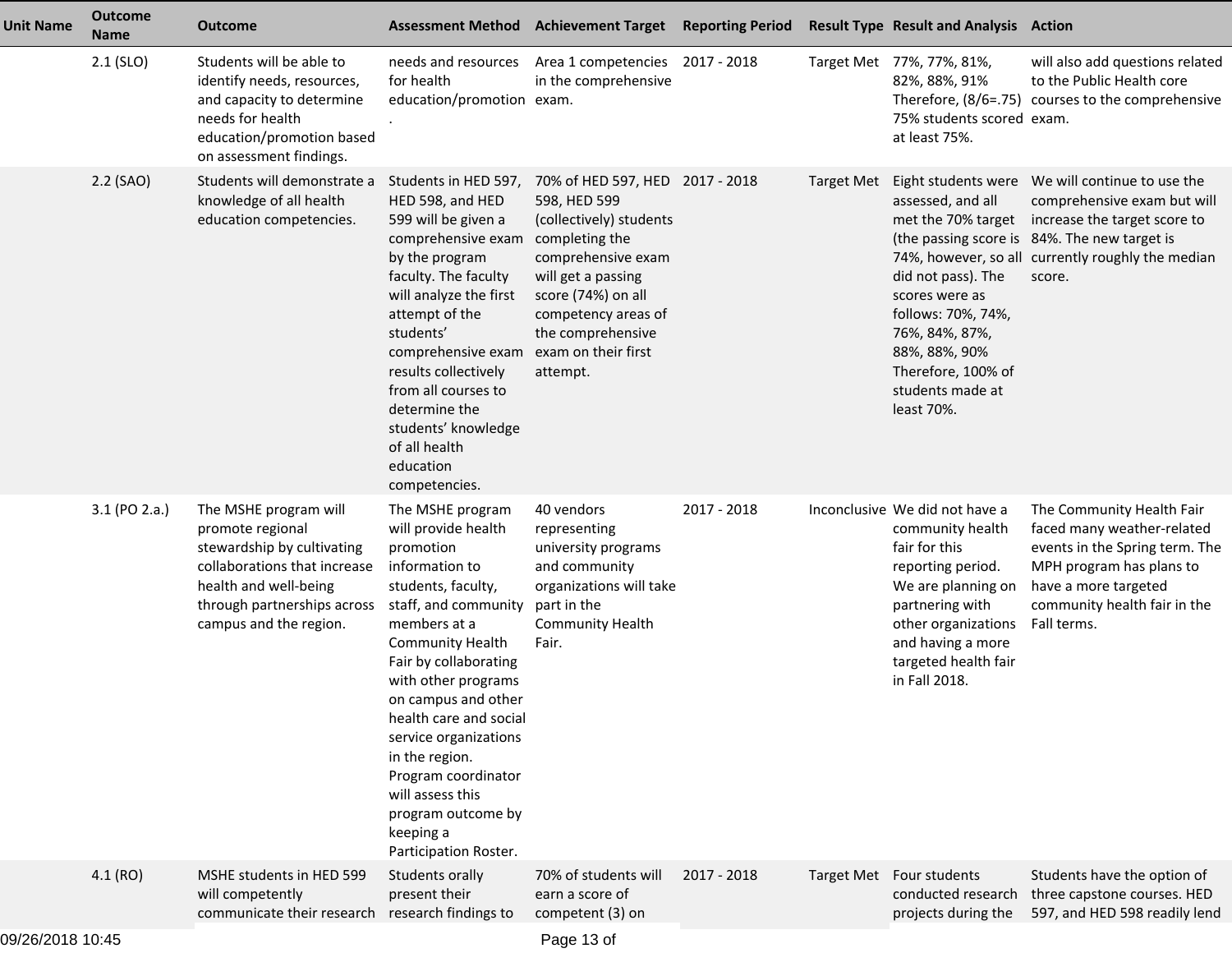| <b>Unit Name</b> | <b>Outcome</b><br><b>Name</b> | <b>Outcome</b>                                                                           | <b>Assessment Method</b>                                                                                                                                                                                       | <b>Achievement Target</b>                                                                                                                | <b>Reporting Period</b> |                          | <b>Result Type Result and Analysis Action</b>                                                                                                                                                                                                                                                                                                                                                                                                                                                                                                                                                                      |                                                                                                                                                                                                                                                                                                                                                                                                                                                                                                              |
|------------------|-------------------------------|------------------------------------------------------------------------------------------|----------------------------------------------------------------------------------------------------------------------------------------------------------------------------------------------------------------|------------------------------------------------------------------------------------------------------------------------------------------|-------------------------|--------------------------|--------------------------------------------------------------------------------------------------------------------------------------------------------------------------------------------------------------------------------------------------------------------------------------------------------------------------------------------------------------------------------------------------------------------------------------------------------------------------------------------------------------------------------------------------------------------------------------------------------------------|--------------------------------------------------------------------------------------------------------------------------------------------------------------------------------------------------------------------------------------------------------------------------------------------------------------------------------------------------------------------------------------------------------------------------------------------------------------------------------------------------------------|
|                  | 4.1(RO)                       | findings in a presentation to<br>the departmental faculty.                               | the departmental<br>faculty. Departmental Presentations based<br>faculty will evaluate<br>the research<br>presentations with<br>the Departmental<br>Rubric to determine if<br>achievement target<br>was met.   | their Oral<br>on their scores on the<br>Departmental Rubric.                                                                             | 2017 - 2018             |                          | period. All four<br>3.                                                                                                                                                                                                                                                                                                                                                                                                                                                                                                                                                                                             | Target Met 2017-2018 reporting themselves to research. HED<br>598 often does, as well. We<br>students scored a 3. will continue assessing this<br>Avg score: 3; Mode: research outcome in HED 599,<br>HED 598 (if conducting<br>evaluation research), and HED<br>597, when applicable. Students<br>will also be given the option of<br>presenting their research as a<br>research poster. This is a<br>practical option, as several of<br>them have the opportunity to<br>present posters at<br>conferences. |
|                  | 5.1 (PO 4.d.)                 | MSHE students in HED 598<br>and 599 will develop<br>confidence in their<br>competencies. | HED 598 and 599<br>students will be given HED 598 and 599<br>an Exit Survey, and<br>departmental faculty<br>will review and<br>analyze the survey<br>results to determine<br>if achievement target<br>was met. | 90% of participating<br>students in the Exit<br>Survey will report a<br>"confident" level in<br>evaluating health<br>education programs. | 2017 - 2018             | Target Met In their last | semester, students<br>take and exit survey<br>that asks them<br>about their level of<br>implementing, and<br>evaluating health<br>education programs. process.<br>The survey is<br>voluntary, and not<br>every student<br>completes the<br>survey before<br>graduation. Eight<br>students were<br>eligible to complete<br>the survey - five<br>actually completed<br>it. Of the five that<br>completed the<br>survey, all (100%)<br>five reported feeling<br>confident or very<br>confident about<br>performing health<br>education<br>competencies (these<br>are all related to<br>planning,<br>implementing, and | We will continue<br>implementing the exit survey.<br>We will revise to read MPH<br>rather than MSHE and we will<br>add self-perceived<br>confidence planning, competencies in MPH core<br>courses. The creation of the<br>additional questions is still in                                                                                                                                                                                                                                                   |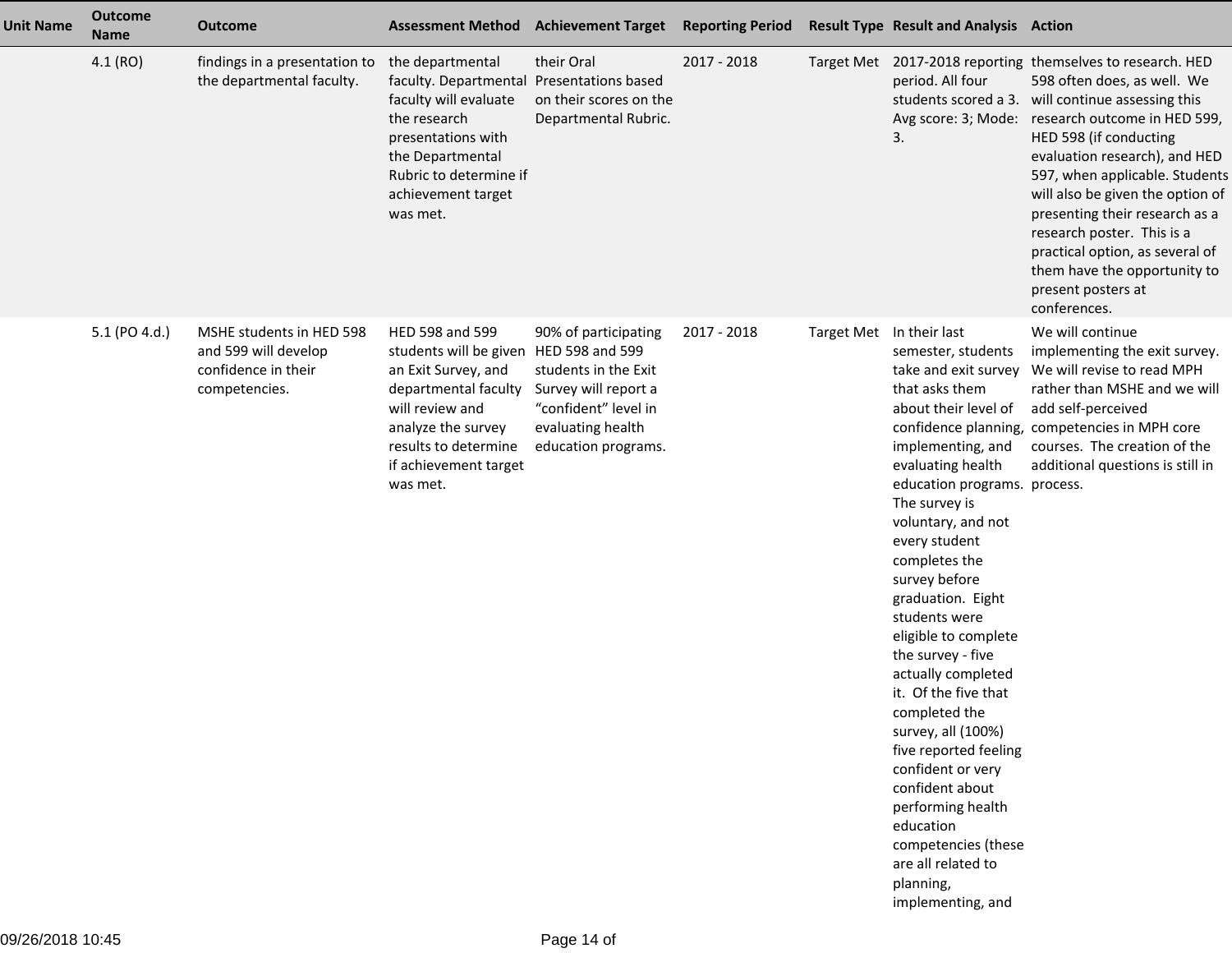| <b>Unit Name</b> | <b>Outcome</b><br><b>Name</b> | <b>Outcome</b>                                                                           | <b>Assessment Method</b>                                                                                                                                                                                       | <b>Achievement Target</b>                                                                                                                                   | <b>Reporting Period</b> |                   | <b>Result Type Result and Analysis Action</b>                                                                                                                                                                                                                                                                                                                                                                             |                                                                                                                                                                                                                                                                                 |
|------------------|-------------------------------|------------------------------------------------------------------------------------------|----------------------------------------------------------------------------------------------------------------------------------------------------------------------------------------------------------------|-------------------------------------------------------------------------------------------------------------------------------------------------------------|-------------------------|-------------------|---------------------------------------------------------------------------------------------------------------------------------------------------------------------------------------------------------------------------------------------------------------------------------------------------------------------------------------------------------------------------------------------------------------------------|---------------------------------------------------------------------------------------------------------------------------------------------------------------------------------------------------------------------------------------------------------------------------------|
|                  | 5.1 (PO 4.d.)                 | MSHE students in HED 598<br>and 599 will develop<br>confidence in their<br>competencies. | HED 598 and 599<br>students will be given<br>an Exit Survey, and<br>departmental faculty<br>will review and<br>analyze the survey<br>results to determine<br>if achievement target<br>was met.                 | 90% of participating<br>HED 598 and 599<br>students in the Exit<br>Survey will report a<br>"confident" level in<br>evaluating health<br>education programs. | 2017 - 2018             |                   | Target Met evaluating health<br>so students are<br>asked about each<br>individually).<br>The breakdown by<br>skill is as follows:<br>Planning (very<br>confident - 40%;<br>confident - 60%);<br>Implementing (Very<br>confident - 60%;<br>Confident - 40%) ;<br>and EVALUATION<br>(Very confident -<br>20%; Confident -<br>80%).<br>The response rate<br>was 62.5%. (Total<br>eligible to take the<br>exit survey, N=8)   | We will continue<br>education programs, implementing the exit survey.<br>We will revise to read MPH<br>rather than MSHE and we will<br>add self-perceived<br>competencies in MPH core<br>courses. The creation of the<br>additional questions is still in<br>process.           |
|                  |                               |                                                                                          | HED 598 and 599<br>students will be given HED 598 and 599<br>an Exit Survey, and<br>departmental faculty<br>will review and<br>analyze the survey<br>results to determine<br>if achievement target<br>was met. | 90% of participating<br>students in the Exit<br>Survey will report a<br>"confident" level in<br>implementing health<br>education programs.                  | 2017 - 2018             | <b>Target Met</b> | In their last<br>semester, students<br>that asks them<br>about their level of<br>implementing, and<br>evaluating health<br>education programs. process.<br>The survey is<br>voluntary, and not<br>every student<br>completes the<br>survey before<br>graduation. Eight<br>students were<br>eligible to complete<br>the survey - five<br>actually completed<br>it. Of the five that<br>completed the<br>survey, all (100%) | We will continue<br>implementing the exit survey.<br>take and exit survey We will revise to read MPH<br>rather than MSHE and we will<br>add self-perceived<br>confidence planning, competencies in MPH core<br>courses. The creation of the<br>additional questions is still in |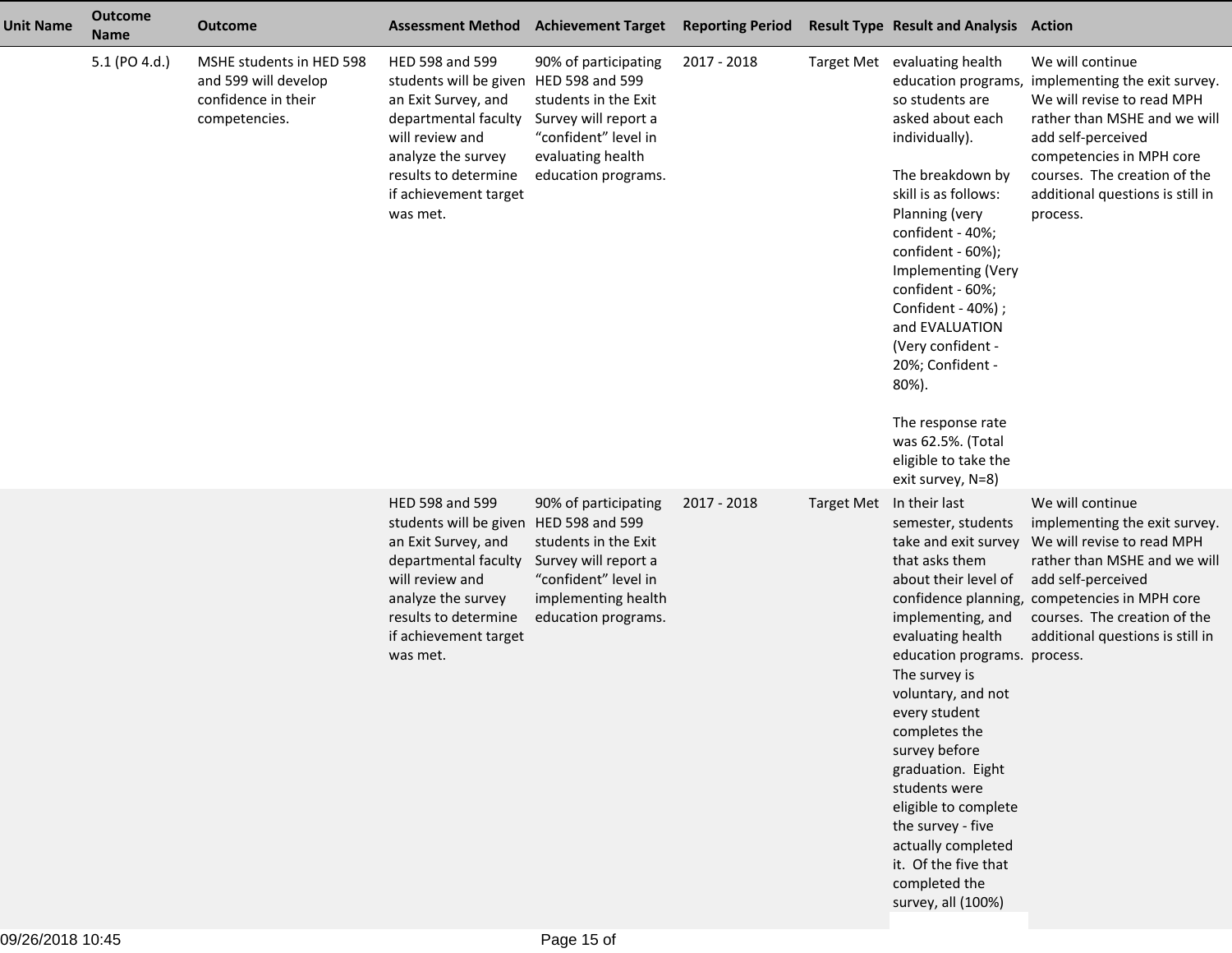| <b>Unit Name</b> | <b>Outcome</b><br><b>Name</b> | <b>Outcome</b> |                                                                                                                                                                                                                | Assessment Method Achievement Target Reporting Period                                                                                      |             |                   | <b>Result Type Result and Analysis Action</b>                                                                                                                                                                                                                                                                                                                                                                                                                                                                                                                                                                                       |                                                                                                                                                                                                                                                                                 |
|------------------|-------------------------------|----------------|----------------------------------------------------------------------------------------------------------------------------------------------------------------------------------------------------------------|--------------------------------------------------------------------------------------------------------------------------------------------|-------------|-------------------|-------------------------------------------------------------------------------------------------------------------------------------------------------------------------------------------------------------------------------------------------------------------------------------------------------------------------------------------------------------------------------------------------------------------------------------------------------------------------------------------------------------------------------------------------------------------------------------------------------------------------------------|---------------------------------------------------------------------------------------------------------------------------------------------------------------------------------------------------------------------------------------------------------------------------------|
|                  |                               |                | HED 598 and 599<br>students will be given HED 598 and 599<br>an Exit Survey, and<br>departmental faculty<br>will review and<br>analyze the survey<br>results to determine<br>if achievement target<br>was met. | 90% of participating<br>students in the Exit<br>Survey will report a<br>"confident" level in<br>implementing health<br>education programs. | 2017 - 2018 |                   | Target Met five reported feeling We will continue<br>confident or very<br>confident about<br>performing health<br>education<br>are all related to<br>planning,<br>implementing, and<br>evaluating health<br>education programs,<br>so students are<br>asked about each<br>individually).<br>The breakdown by<br>skill is as follows:<br>Planning (very<br>confident - 40%;<br>confident - 60%);<br><b>IMPLEMENTING</b><br>(Very confident -<br>60%; Confident -<br>$40%$ );<br>and Evaluation (Very<br>confident - 20%;<br>Confident - 80%).<br>The response rate<br>was 62.5%. (Total<br>eligible to take the<br>exit survey, N=8) | implementing the exit survey.<br>We will revise to read MPH<br>rather than MSHE and we will<br>add self-perceived<br>competencies (these competencies in MPH core<br>courses. The creation of the<br>additional questions is still in<br>process.                               |
|                  |                               |                | HED 598 and 599<br>students will be given HED 598 and 599<br>an Exit Survey, and<br>departmental faculty<br>will review and<br>analyze the survey<br>results to determine<br>if achievement target<br>was met. | 90% of participating<br>students in the Exit<br>Survey will report a<br>"confident" level in<br>planning health<br>education programs.     | 2017 - 2018 | <b>Target Met</b> | In their last<br>semester, students<br>that asks them<br>about their level of<br>implementing, and<br>evaluating health<br>education programs. process.<br>The survey is<br>voluntary, and not<br>every student<br>completes the                                                                                                                                                                                                                                                                                                                                                                                                    | We will continue<br>implementing the exit survey.<br>take and exit survey We will revise to read MPH<br>rather than MSHE and we will<br>add self-perceived<br>confidence planning, competencies in MPH core<br>courses. The creation of the<br>additional questions is still in |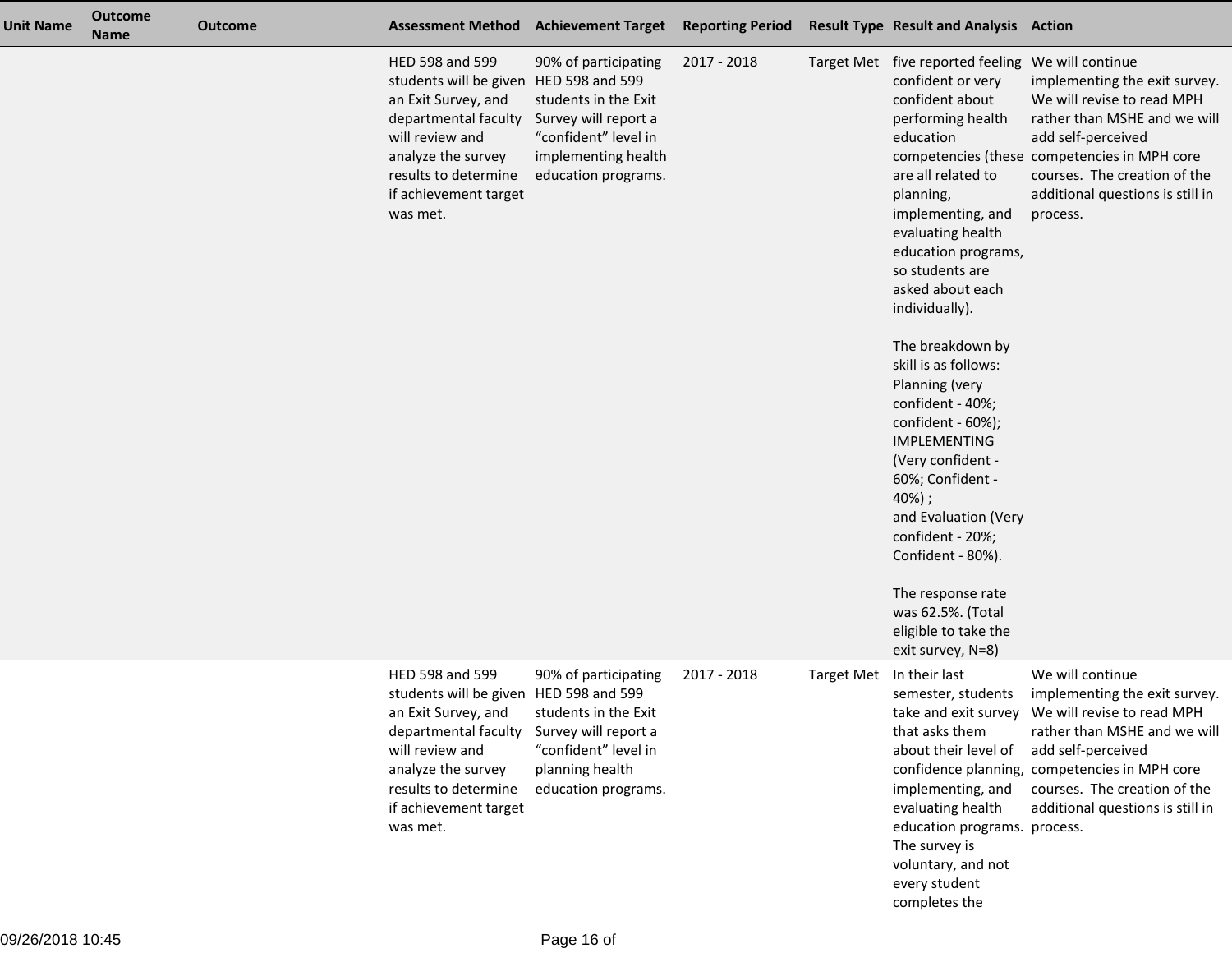| <b>Unit Name</b>                                         | <b>Outcome</b><br><b>Name</b> | <b>Outcome</b>                                                                   |                                                                                                                                                                                                                | Assessment Method Achievement Target Reporting Period                                                                                  |             |                   | <b>Result Type Result and Analysis Action</b>                                                                                                                                                                                                                                                                                                                                                                                                                                                                                                                                                                                                                                                                                                                                                  |                                                                                                                                                                                                                                                                        |
|----------------------------------------------------------|-------------------------------|----------------------------------------------------------------------------------|----------------------------------------------------------------------------------------------------------------------------------------------------------------------------------------------------------------|----------------------------------------------------------------------------------------------------------------------------------------|-------------|-------------------|------------------------------------------------------------------------------------------------------------------------------------------------------------------------------------------------------------------------------------------------------------------------------------------------------------------------------------------------------------------------------------------------------------------------------------------------------------------------------------------------------------------------------------------------------------------------------------------------------------------------------------------------------------------------------------------------------------------------------------------------------------------------------------------------|------------------------------------------------------------------------------------------------------------------------------------------------------------------------------------------------------------------------------------------------------------------------|
|                                                          |                               |                                                                                  | HED 598 and 599<br>students will be given HED 598 and 599<br>an Exit Survey, and<br>departmental faculty<br>will review and<br>analyze the survey<br>results to determine<br>if achievement target<br>was met. | 90% of participating<br>students in the Exit<br>Survey will report a<br>"confident" level in<br>planning health<br>education programs. | 2017 - 2018 |                   | Target Met survey before<br>graduation. Eight<br>students were<br>the survey - five<br>actually completed<br>it. Of the five that<br>completed the<br>survey, all (100%)<br>five reported feeling<br>confident or very<br>confident about<br>performing health<br>education<br>competencies (these<br>are all related to<br>planning,<br>implementing, and<br>evaluating health<br>education programs,<br>so students are<br>asked about each<br>individually).<br>The breakdown by<br>skill is as follows:<br>PLANNING (Very<br>confident - 40%;<br>Confident - 60%);<br>Implementing (Very<br>confident - 60%;<br>Confident - 40%) ;<br>and Evaluation (Very<br>confident - 20%;<br>Confident - 80%).<br>The response rate<br>was 62.5%. (Total<br>eligible to take the<br>exit survey, N=8) | We will continue<br>implementing the exit survey.<br>We will revise to read MPH<br>eligible to complete rather than MSHE and we will<br>add self-perceived<br>competencies in MPH core<br>courses. The creation of the<br>additional questions is still in<br>process. |
| Program -<br>Public<br>Health<br>Education<br>(including | $1.1$ (SLO)                   | Students will be able to<br>create a program using the<br>health behavior model. | Students participating The average score of<br>in HED 450 will<br>develop a health<br>program, for which<br>they will use a health                                                                             | HED 450 students<br>assessed will be 2 on<br>the AAC&U Written<br>Communication                                                        | 2017 - 2018 | <b>Target Met</b> | Summer 2017 (n=9)<br>100% of students<br>developed a health<br>program for which<br>they will use a                                                                                                                                                                                                                                                                                                                                                                                                                                                                                                                                                                                                                                                                                            | No changes will be made. We<br>will continue to use the same<br>project.                                                                                                                                                                                               |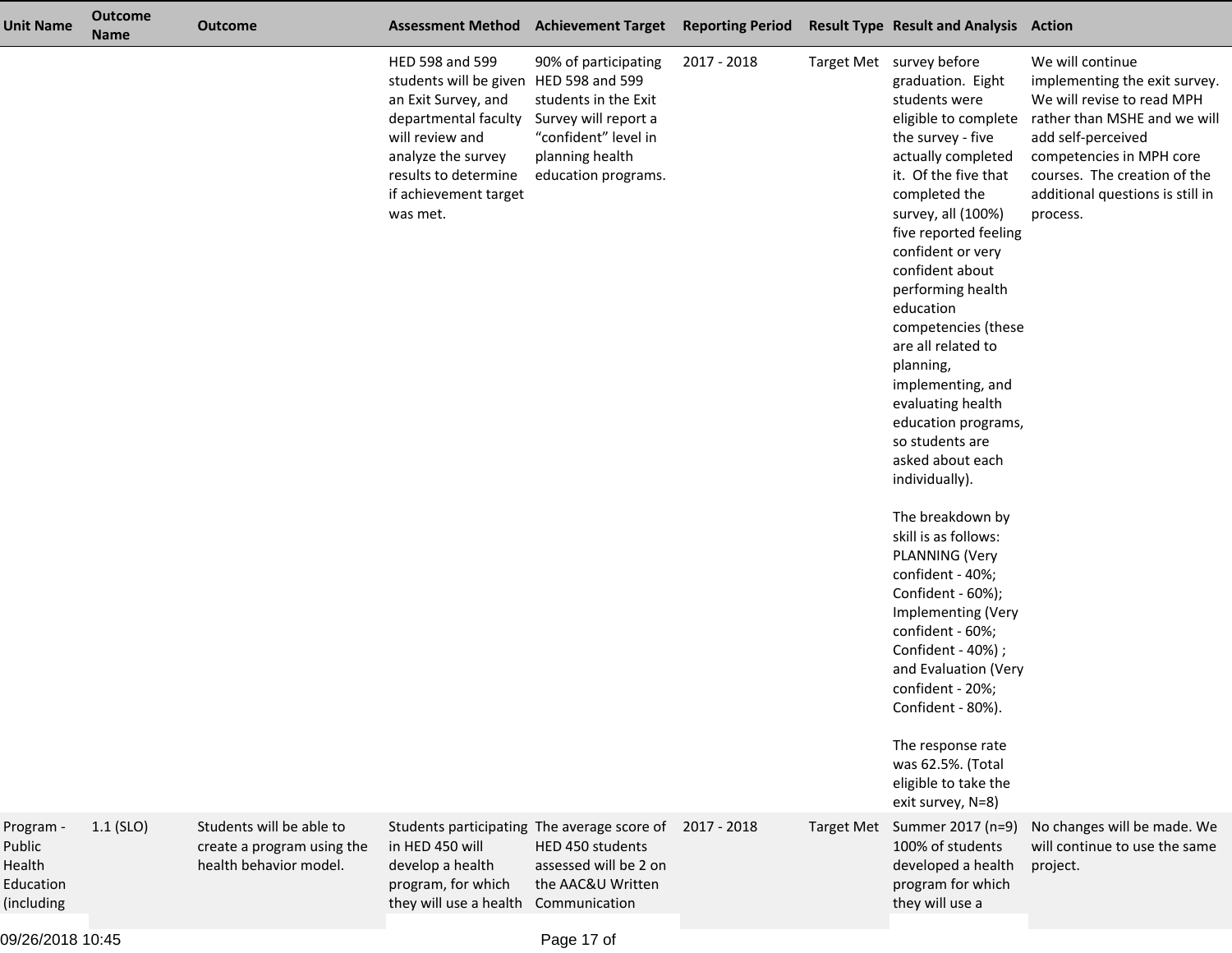| <b>Unit Name</b>                    | <b>Outcome</b><br><b>Name</b> | <b>Outcome</b>                                                                                                                                                       |                                                                                                                                                                                                                                                                                                                                                                                                       | <b>Assessment Method Achievement Target</b>                                                                                                                                                                                                                   | <b>Reporting Period</b> | <b>Result Type Result and Analysis Action</b>                                                                                                                                                                                                                                                                                                                                                                                                                                                              |                                                                                                                                           |
|-------------------------------------|-------------------------------|----------------------------------------------------------------------------------------------------------------------------------------------------------------------|-------------------------------------------------------------------------------------------------------------------------------------------------------------------------------------------------------------------------------------------------------------------------------------------------------------------------------------------------------------------------------------------------------|---------------------------------------------------------------------------------------------------------------------------------------------------------------------------------------------------------------------------------------------------------------|-------------------------|------------------------------------------------------------------------------------------------------------------------------------------------------------------------------------------------------------------------------------------------------------------------------------------------------------------------------------------------------------------------------------------------------------------------------------------------------------------------------------------------------------|-------------------------------------------------------------------------------------------------------------------------------------------|
| Minor) - BS,<br>BAS {2016-<br>2017} | $1.1$ (SLO)                   | Students will be able to<br>create a program using the<br>health behavior model.                                                                                     | will be assessed by<br>the AAC&U Written<br>Communication<br>VALUE Rubric, in<br>which students will<br>either be below<br>target (1), meet<br>target (2), exceed<br>target $(3)$ .                                                                                                                                                                                                                   | behavior model. This VALUE Rubric for the<br>health behavior<br>model component on<br>the Health Program<br>assignment.                                                                                                                                       | 2017 - 2018             | Target Met health behavior<br>model. 44% (n=4)<br>met target, 56%<br>(n=5)below target.<br>Fall 17 (n=19) 100%<br>of students<br>developed a health<br>program for which<br>they will use a<br>health behavior<br>model.<br>58% (n=11) met<br>target, 42% (n=8)<br>exceed target.<br>Spring 2018 (n=33)<br>100% of students<br>developed a health<br>program for which<br>they will use a<br>health behavior<br>model. 21% (n=7)<br>below target, 61%<br>(n=20) met target,<br>18% (n=6) exceed<br>target. | No changes will be made. We<br>will continue to use the same<br>project.                                                                  |
|                                     | 1.2 (SLO)                     | Students will apply the basic Students participating The average score of<br>public health sciences in<br>planning, implementing, and<br>evaluation health programs. | in HED 450 will<br>develop a health<br>program, for which<br>they will apply the<br>basic public health<br>sciences in planning,<br>implementing, and<br>evaluation health<br>programs. This will be implementing, and<br>assessed by the<br>AAC&U Written<br>Communication<br>VALUE Rubric, in<br>which students will<br>either be below<br>target (1), meet<br>target (2), exceed<br>target $(3)$ . | HED 450 students<br>assessed will be 2 on<br>the AAC&U Written<br>Communication<br><b>VALUE Rubric for</b><br>applying the basic<br>public health sciences<br>in planning,<br>evaluation health<br>programs component<br>on the Health<br>Program assignment. | 2017 - 2018             | Target Met Summer 2017 (n=9)<br>100% of students<br>developed a health<br>program for which<br>they will apply the<br>basic public health<br>sciences in planning,<br>implementing, and<br>evaluation health<br>programs.<br>55% (n=5) below<br>target, 44% (n=4)<br>met target.<br>Fall 17 (n=19) 100%<br>of students<br>developed a health<br>program for which<br>they will apply the<br>basic public health<br>sciences in planning,                                                                   | No changes will be made. We<br>will continue to use the same<br>project. Change to indicate use<br>of AAC&U Rubric not HED 450<br>Rubric. |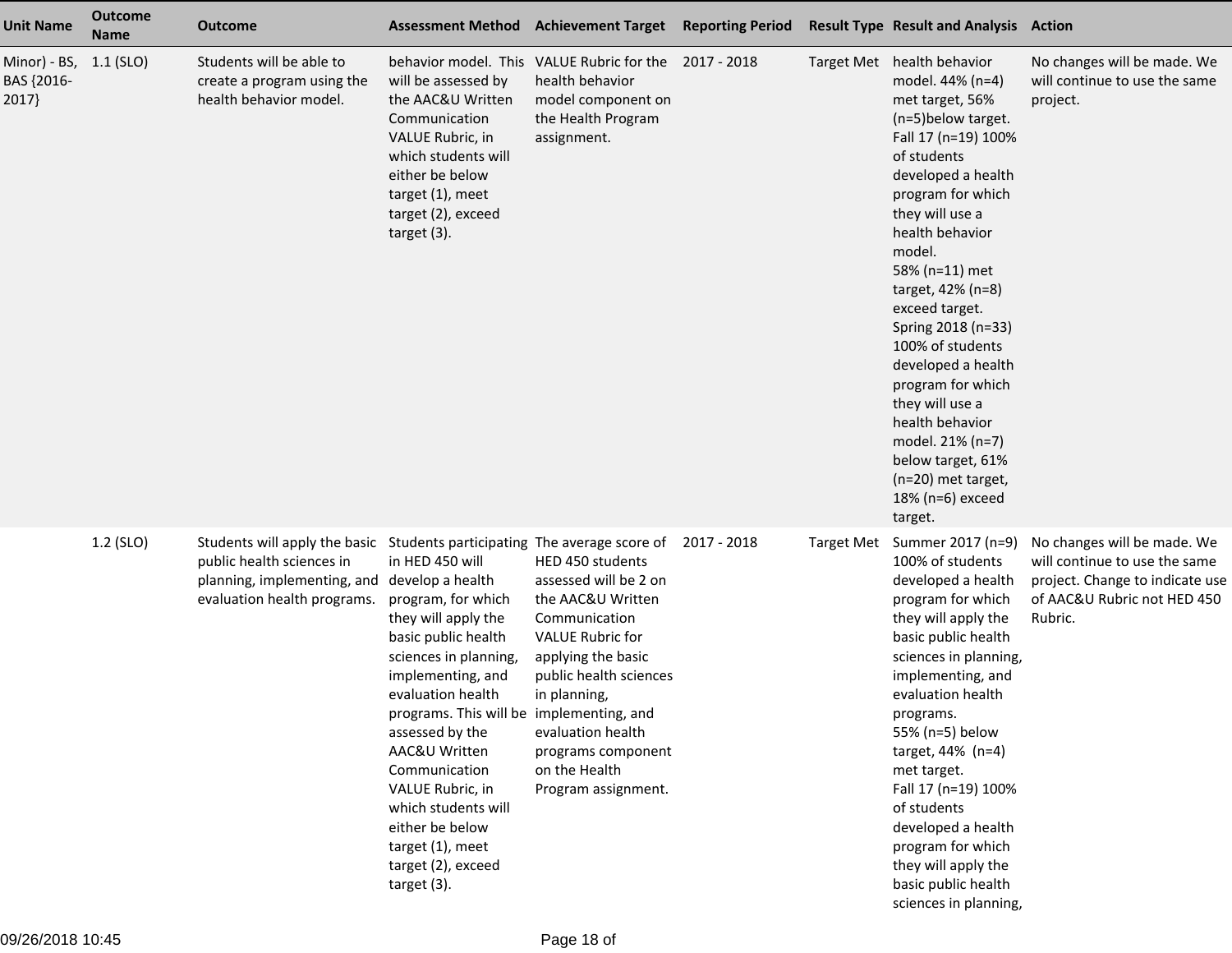| <b>Unit Name</b> | <b>Outcome</b><br><b>Name</b> | <b>Outcome</b>                                                                                                                                                                   |                                                                                                                                                                                                                                                                                                                                                                                                       | Assessment Method Achievement Target Reporting Period                                                                                                                                                                                                                |  | <b>Result Type Result and Analysis Action</b>                                                                                                                                                                                                                                                                                                                                                                                                       |                                                                                                                                           |
|------------------|-------------------------------|----------------------------------------------------------------------------------------------------------------------------------------------------------------------------------|-------------------------------------------------------------------------------------------------------------------------------------------------------------------------------------------------------------------------------------------------------------------------------------------------------------------------------------------------------------------------------------------------------|----------------------------------------------------------------------------------------------------------------------------------------------------------------------------------------------------------------------------------------------------------------------|--|-----------------------------------------------------------------------------------------------------------------------------------------------------------------------------------------------------------------------------------------------------------------------------------------------------------------------------------------------------------------------------------------------------------------------------------------------------|-------------------------------------------------------------------------------------------------------------------------------------------|
|                  | 1.2 (SLO)                     | Students will apply the basic Students participating The average score of 2017 - 2018<br>public health sciences in<br>planning, implementing, and<br>evaluation health programs. | in HED 450 will<br>develop a health<br>program, for which<br>they will apply the<br>basic public health<br>sciences in planning,<br>implementing, and<br>evaluation health<br>programs. This will be implementing, and<br>assessed by the<br>AAC&U Written<br>Communication<br>VALUE Rubric, in<br>which students will<br>either be below<br>target (1), meet<br>target (2), exceed<br>target $(3)$ . | HED 450 students<br>assessed will be 2 on<br>the AAC&U Written<br>Communication<br><b>VALUE Rubric for</b><br>applying the basic<br>public health sciences<br>in planning,<br>evaluation health<br>programs component<br>on the Health<br>Program assignment.        |  | Target Met implementing, and<br>evaluation health<br>programs.<br>58% (n=11) Met<br>Target, 42% (n=8)<br>exceed target.<br>Spring 2018 (n=33).<br>100% of students<br>developed a health<br>program for which<br>they will apply the<br>basic public health<br>sciences in planning,<br>implementing, and<br>evaluation health<br>programs.<br>21% Below target<br>$(n=7)$ , 61% met<br>target (n=20), 18%<br>exceed target (n=6).                  | No changes will be made. We<br>will continue to use the same<br>project. Change to indicate use<br>of AAC&U Rubric not HED 450<br>Rubric. |
|                  | $2.1$ (PO $3.a.$ )            | Full-time faculty will use at<br>least 3 different instructional<br>technologies to provide<br>interactive learning<br>environments for online<br>students.                      | At the end of the Fall<br>semester, faculty will<br>review and analyze<br>the Fall Online PHE<br><b>Course Evaluations</b><br>Survey results to<br>determine if the 3<br>instructional<br>technologies used by<br>faculty provided<br>interactive learning<br>environments for the<br>online students.                                                                                                | 80% of all online PHE 2017 - 2018<br>students participating<br>in the Fall Online PHE<br><b>Course Evaluations</b><br>Survey will either<br>"agree or strongly<br>agree" that the<br>delivery method of<br>this course was<br>appropriate for the<br>subject matter. |  | Target Met Summer 2017<br>$(n=134)$ "strong<br>agree"=65.67%<br>$(n=88)$<br>"agree"=29.10%<br>$(n=39)$ "neither<br>agree or<br>disagree"=4.48%<br>$(n=6)$ , "not<br>applicable"=.75%<br>$(n=1)$ .<br>Fall 2017 (n=468)<br>"strong<br>agree"=68.38%<br>$(n=320)$<br>"agree"=26.50%<br>$(n=124)$ "neither<br>agree or<br>disagree"=4.27%<br>$(n=20)$ ,<br>"disagree"=.64%<br>$(n=3)$ , "strongly<br>disagree"= .21%<br>$(n=1)$<br>Spring 2018 (n=422) | We will continue to use the<br>same measures.                                                                                             |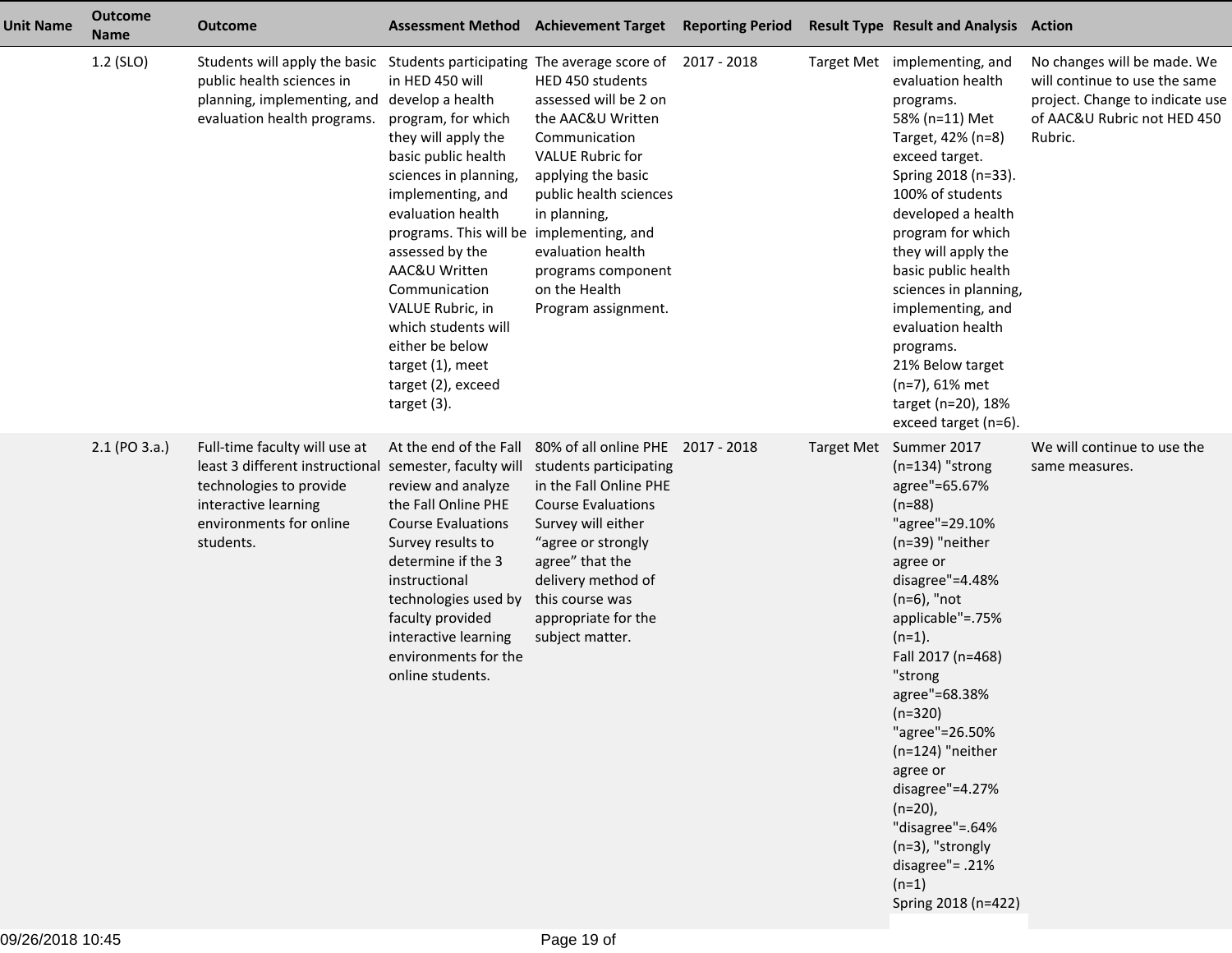| <b>Unit Name</b> | <b>Outcome</b><br><b>Name</b> | <b>Outcome</b>                                                                                                                                                                            |                                                                                                                                                                                                                                                                                                               | Assessment Method Achievement Target Reporting Period                                                                                                                                                                                                                                   |                    | <b>Result Type Result and Analysis Action</b>                                                                                                                                                                                                                                                                                   |                                                              |
|------------------|-------------------------------|-------------------------------------------------------------------------------------------------------------------------------------------------------------------------------------------|---------------------------------------------------------------------------------------------------------------------------------------------------------------------------------------------------------------------------------------------------------------------------------------------------------------|-----------------------------------------------------------------------------------------------------------------------------------------------------------------------------------------------------------------------------------------------------------------------------------------|--------------------|---------------------------------------------------------------------------------------------------------------------------------------------------------------------------------------------------------------------------------------------------------------------------------------------------------------------------------|--------------------------------------------------------------|
|                  | $2.1$ (PO $3.a.$ )            | Full-time faculty will use at<br>least 3 different instructional<br>technologies to provide<br>interactive learning<br>environments for online<br>students.                               | At the end of the Fall<br>semester, faculty will<br>review and analyze<br>the Fall Online PHE<br><b>Course Evaluations</b><br>Survey results to<br>determine if the 3<br>instructional<br>technologies used by<br>faculty provided<br>interactive learning<br>environments for the<br>online students.        | 80% of all online PHE 2017 - 2018<br>students participating<br>in the Fall Online PHE<br><b>Course Evaluations</b><br>Survey will either<br>"agree or strongly<br>agree" that the<br>delivery method of<br>this course was<br>appropriate for the<br>subject matter.                    | Target Met (n=14), | "disagree"=.47%<br>$(n=2)$ , "strongly<br>disagree"= $.47%$<br>$(n=2)$<br>FALL - 320+124=444<br>Strongly<br>Agree/Agree (468<br>Survey Participants)<br>$= 0.948 = 95%$                                                                                                                                                         | We will continue to use the<br>same measures.                |
|                  |                               |                                                                                                                                                                                           | At the end of the<br>Spring semester,<br>faculty will review<br>and analyze the<br>Spring Online PHE<br><b>Course Evaluations</b><br>Survey results to<br>determine if the 3<br>instructional<br>technologies used by<br>faculty provided<br>interactive learning<br>environments for the<br>online students. | 80% of all online PHE 2017 - 2018<br>students participating<br>in the Spring Online<br>PHE Course<br><b>Evaluations Survey</b><br>will either "agree or<br>strongly agree" that<br>the delivery method<br>of this course was<br>appropriate for the<br>subject matter.                  | Target Met         | "strong<br>agree"=69.91%<br>$(n=295)$<br>"agree"=25.83%<br>$(n=109)$ "neither<br>agree or<br>disagree"=3.32%<br>$(n=14)$ ,<br>"disagree"=.47%<br>(n=2), "strongly<br>disagree"= .47%<br>$(n=2)$<br>SPRING -<br>295+109=404<br>Strongly                                                                                          | Spring 2018 (n=422) Continue to use evaluations.             |
|                  | 3.1 (GEO 1.c.)                | Students will be able to<br>effectively present<br>information, arguments, and<br>ideas in oral, written, and<br>visual forms for the careers<br>available in Public Health<br>Education. | Students in HED 250<br>will be able to<br>present information,<br>arguments, and ideas the AAC&U Oral<br>in oral form for the<br>careers available in<br><b>Public Health</b><br>Education. This will<br>be assessed using the<br>AAC&U Oral<br>Communication<br><b>VALUE Rubric.</b>                         | The average score of 2017 - 2018<br>HED 250 students<br>assessed will be 2 on<br>Communication<br>VALUE Rubric for the<br>component of<br>presentation of<br>information,<br>arguments, and ideas<br>in oral form for the<br>careers available in<br><b>Public Health</b><br>Education. |                    | Target Met Summer 17 (n=10)<br>90% of of students<br>were able to present project.<br>information,<br>arguments, and<br>ideas in oral form<br>for their careers<br>available in Public<br>Health Education.<br>90% scored a 2 or<br>higher using the<br>AAC&U Oral<br>Communications<br>Value Rubric. 7<br>students scored a 3, | No changes will be made. We<br>will continue to use the same |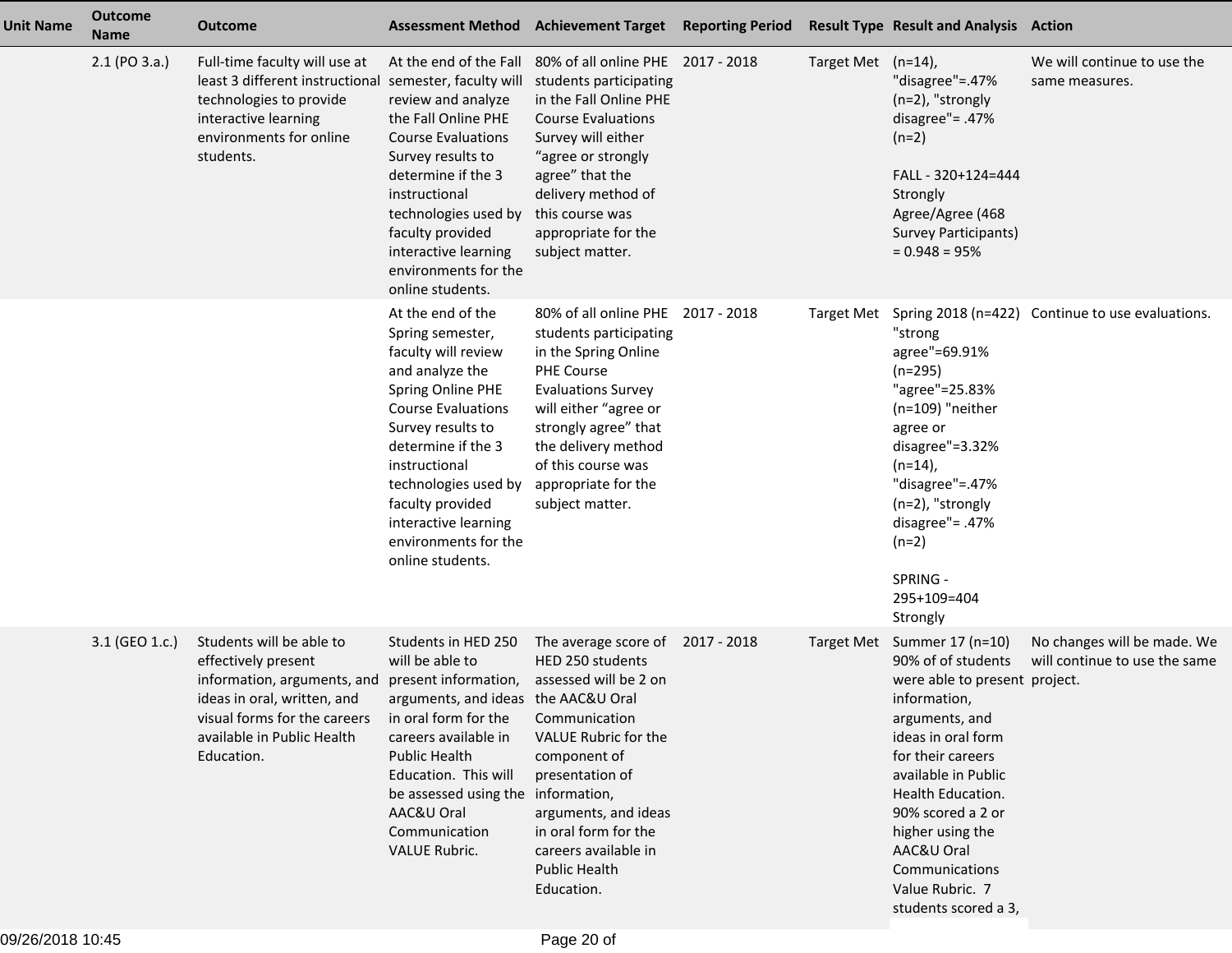| <b>Unit Name</b> | <b>Outcome</b><br><b>Name</b> | <b>Outcome</b>                                                                                                                                                                            |                                                                                                                                                                                                                                                                                             | Assessment Method Achievement Target Reporting Period                                                                                                                                                                                                            |  | <b>Result Type Result and Analysis Action</b>                                                                                                                                                                                                                                                                                                                                                                                                                                                                                                                                                                                                                                                                                                                                                                            |                                                                          |
|------------------|-------------------------------|-------------------------------------------------------------------------------------------------------------------------------------------------------------------------------------------|---------------------------------------------------------------------------------------------------------------------------------------------------------------------------------------------------------------------------------------------------------------------------------------------|------------------------------------------------------------------------------------------------------------------------------------------------------------------------------------------------------------------------------------------------------------------|--|--------------------------------------------------------------------------------------------------------------------------------------------------------------------------------------------------------------------------------------------------------------------------------------------------------------------------------------------------------------------------------------------------------------------------------------------------------------------------------------------------------------------------------------------------------------------------------------------------------------------------------------------------------------------------------------------------------------------------------------------------------------------------------------------------------------------------|--------------------------------------------------------------------------|
|                  | 3.1 (GEO 1.c.)                | Students will be able to<br>effectively present<br>information, arguments, and<br>ideas in oral, written, and<br>visual forms for the careers<br>available in Public Health<br>Education. | Students in HED 250<br>will be able to<br>present information,<br>arguments, and ideas the AAC&U Oral<br>in oral form for the<br>careers available in<br><b>Public Health</b><br>Education. This will<br>be assessed using the information,<br>AAC&U Oral<br>Communication<br>VALUE Rubric. | The average score of 2017 - 2018<br>HED 250 students<br>assessed will be 2 on<br>Communication<br>VALUE Rubric for the<br>component of<br>presentation of<br>arguments, and ideas<br>in oral form for the<br>careers available in<br>Public Health<br>Education. |  | Target Met 2 students scored a<br>2 and 1 student<br>scored a 1.<br>Fall 17 (n=35) 91.4%<br>of students were<br>able to present<br>information,<br>arguments, and<br>ideas in oral form<br>for their careers<br>available in Public<br>Health Education.<br>91.4% scored a 2 or<br>higher using the<br>AAC&U Oral<br>Communications<br>Value Rubric. 18<br>students scored a 3,<br>14 students scored a<br>2, and 3 students<br>scored a 1.<br>Spring'18 (n=34)<br>88.2% of students<br>were able to present<br>information,<br>arguments, and<br>ideas in oral form<br>for their careers<br>available in Public<br>Health Education.<br>88.2% scored a 2 or<br>higher using the<br>AAC&U Oral<br>Communications<br>Value Rubric. 17<br>students scored a 3,<br>13 students scored a<br>2, and 4 students<br>scored a 1. | No changes will be made. We<br>will continue to use the same<br>project. |
|                  |                               |                                                                                                                                                                                           |                                                                                                                                                                                                                                                                                             |                                                                                                                                                                                                                                                                  |  | Total Average - 2.43<br>The Overall average<br>score was higher                                                                                                                                                                                                                                                                                                                                                                                                                                                                                                                                                                                                                                                                                                                                                          |                                                                          |

than 2 on the rubric.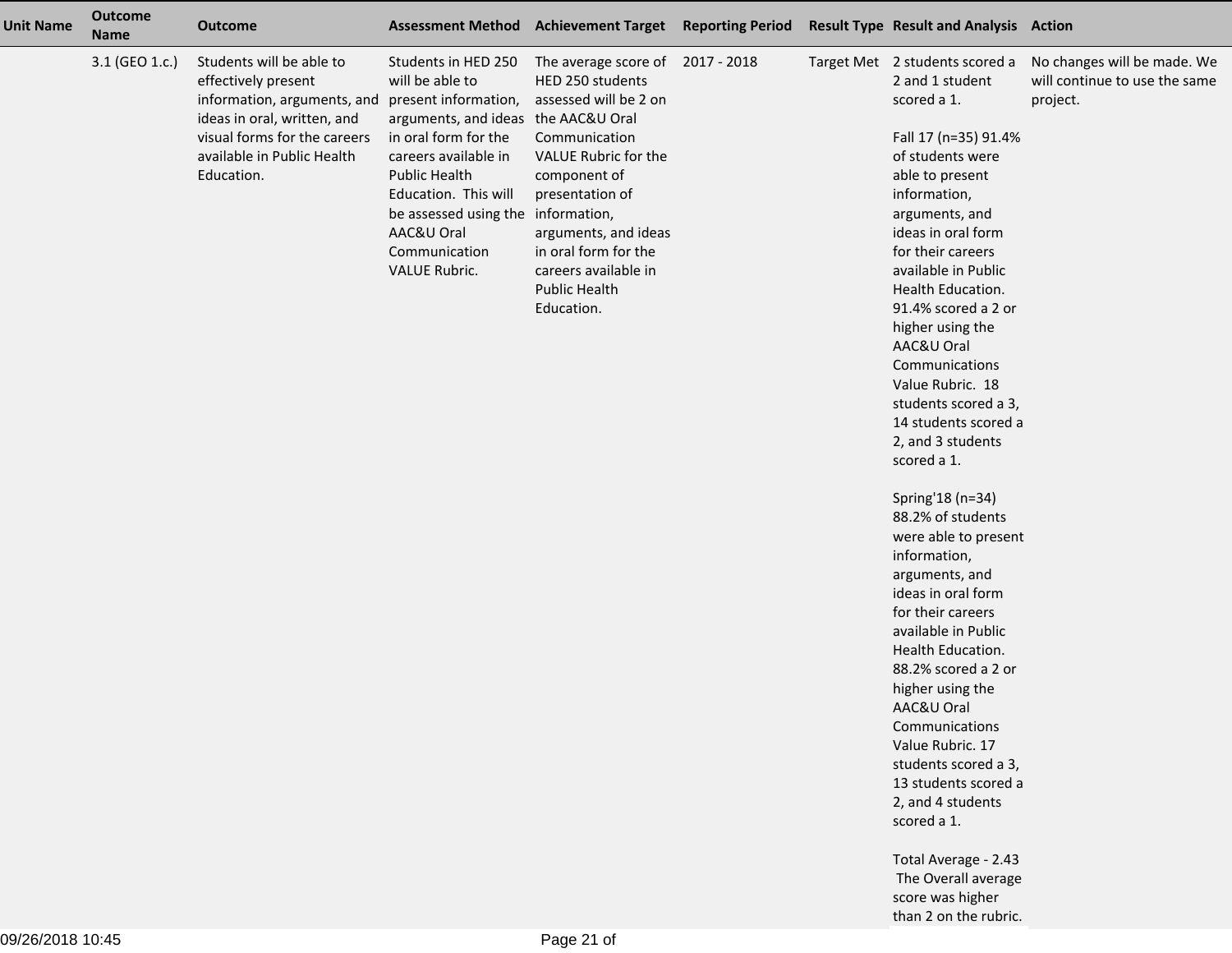| <b>Unit Name</b> | <b>Outcome</b><br><b>Name</b> | <b>Outcome</b>                                                                                                                                                                            |                                                                                                                                                                                                                                                                                                    | Assessment Method Achievement Target Reporting Period                                                                                                                                                                                                                                           |                   | <b>Result Type Result and Analysis Action</b>                                                                                                                                                                                                                                                                                                                                                                                                                                                                                                                                                                                                      |                                                                          |
|------------------|-------------------------------|-------------------------------------------------------------------------------------------------------------------------------------------------------------------------------------------|----------------------------------------------------------------------------------------------------------------------------------------------------------------------------------------------------------------------------------------------------------------------------------------------------|-------------------------------------------------------------------------------------------------------------------------------------------------------------------------------------------------------------------------------------------------------------------------------------------------|-------------------|----------------------------------------------------------------------------------------------------------------------------------------------------------------------------------------------------------------------------------------------------------------------------------------------------------------------------------------------------------------------------------------------------------------------------------------------------------------------------------------------------------------------------------------------------------------------------------------------------------------------------------------------------|--------------------------------------------------------------------------|
|                  | 3.1 (GEO 1.c.)                | Students will be able to<br>effectively present<br>information, arguments, and<br>ideas in oral, written, and<br>visual forms for the careers<br>available in Public Health<br>Education. | Students in HED 250<br>will be able to<br>present information,<br>arguments, and ideas the AAC&U Oral<br>in oral form for the<br>careers available in<br><b>Public Health</b><br>Education. This will<br>be assessed using the information,<br>AAC&U Oral<br>Communication<br><b>VALUE Rubric.</b> | The average score of 2017 - 2018<br>HED 250 students<br>assessed will be 2 on<br>Communication<br>VALUE Rubric for the<br>component of<br>presentation of<br>arguments, and ideas<br>in oral form for the<br>careers available in<br><b>Public Health</b><br>Education.                         | <b>Target Met</b> |                                                                                                                                                                                                                                                                                                                                                                                                                                                                                                                                                                                                                                                    | No changes will be made. We<br>will continue to use the same<br>project. |
|                  |                               |                                                                                                                                                                                           | Students in HED 250<br>will be able to<br>present information,<br>arguments, and ideas the AAC&U Written<br>in written and visual<br>forms for the careers<br>available in Public<br>Health Education.<br>This will be assessed<br>using the AAC&U<br>Written<br>Communication<br>VALUE Rubric.    | The average score of 2017 - 2018<br>HED 250 students<br>assessed will be 2 on<br>Communication<br>VALUE Rubric for the<br>component of<br>presentation of<br>information,<br>arguments, and ideas<br>in written and visual<br>forms for the careers<br>available in Public<br>Health Education. |                   | Target Met Summer 17 (n=10)<br>70% of students<br>were able to present project.<br>information,<br>arguments, and<br>ideas in written and<br>visual form for their<br>careers available in<br>Public Health<br>Education. 70%<br>scored a 2 or higher<br>using the AAC&U<br>Written<br>Communications<br>Value Rubric. 4<br>students scored a 3,<br>3 students scored a<br>2, and 3 students<br>scored a 1.<br>Fall 17 (n=35) 71.4%<br>of students were<br>able to present<br>information,<br>arguments, and<br>ideas in written and<br>visual form for their<br>careers available in<br>Public Health<br>Education. 71.4%<br>scored a 2 or higher | No changes will be made. We<br>will continue to use the same             |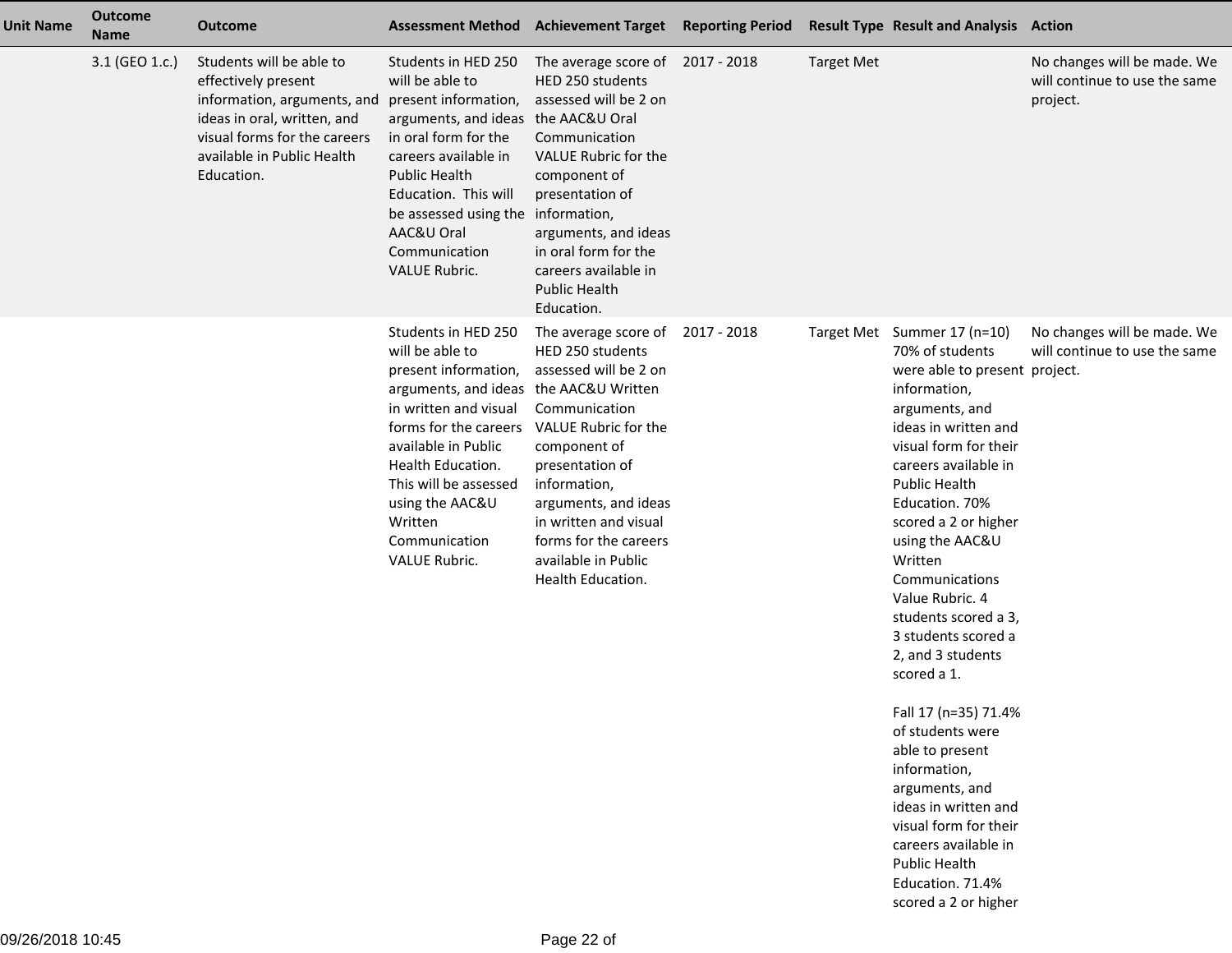| <b>Unit Name</b> | Outcome<br><b>Name</b> | Outcome                                                                                                                                        |                                                                                                                                                                                                                                                                                                                                                                           | Assessment Method Achievement Target Reporting Period Result Type Result and Analysis Action                                                                                                                                                                                                    |  |                                                                                                                                                                                                                                                                                                                                                                                                                                                                                                                                                                                                   |                                                                          |
|------------------|------------------------|------------------------------------------------------------------------------------------------------------------------------------------------|---------------------------------------------------------------------------------------------------------------------------------------------------------------------------------------------------------------------------------------------------------------------------------------------------------------------------------------------------------------------------|-------------------------------------------------------------------------------------------------------------------------------------------------------------------------------------------------------------------------------------------------------------------------------------------------|--|---------------------------------------------------------------------------------------------------------------------------------------------------------------------------------------------------------------------------------------------------------------------------------------------------------------------------------------------------------------------------------------------------------------------------------------------------------------------------------------------------------------------------------------------------------------------------------------------------|--------------------------------------------------------------------------|
|                  |                        |                                                                                                                                                | Students in HED 250<br>will be able to<br>present information,<br>arguments, and ideas the AAC&U Written<br>in written and visual<br>forms for the careers<br>available in Public<br>Health Education.<br>This will be assessed<br>using the AAC&U<br>Written<br>Communication<br>VALUE Rubric.                                                                           | The average score of 2017 - 2018<br>HED 250 students<br>assessed will be 2 on<br>Communication<br>VALUE Rubric for the<br>component of<br>presentation of<br>information,<br>arguments, and ideas<br>in written and visual<br>forms for the careers<br>available in Public<br>Health Education. |  | Target Met using the AAC&U<br>Written<br>Communications<br>Value Rubric. 12<br>students scored a 3,<br>13 students scored a<br>2, and 10 students<br>scored a 1.<br>Spring'18 (n=34)<br>67.6% of students<br>were able to present<br>information,<br>arguments, and<br>ideas in written and<br>visual form for their<br>careers available in<br><b>Public Health</b><br>Education. 67.6%<br>scored a 2 or higher<br>using the AAC&U<br>Written<br>Communications<br>Value Rubric. 10<br>students scored a 3,<br>13 students scored a<br>2, and 11 students<br>scored a 1.<br>Total Average - 2.03 | No changes will be made. We<br>will continue to use the same<br>project. |
|                  | 3.2 (SLO)              | Students will demonstrate<br>the ability to locate, via<br>online resources, jobs<br>available within the field of<br>public health education. | Students in HED 250<br>will demonstrate the<br>ability to locate, via<br>online resources, jobs or better on the HED<br>available within the<br>field of public health<br>education. This will<br>be assessed by a HED<br>250 Course Rubric, in<br>which students will<br>either be below<br>target (below 69%),<br>meet target (70-79%),<br>exceed target (80-<br>100%). | The average score of 2017 - 2018<br>HED 250 students<br>assessed will be 70%<br>250 Course Rubric for<br>the component of the<br>ability to locate, via<br>online resources, jobs<br>available within the<br>field of public health<br>education.                                               |  | Target Met Summer 17 (n=10)<br>100% of students<br>will demonstrate the project.<br>ability to locate, via<br>online resources,<br>jobs available within<br>the field of public<br>health education.<br>This will be assessed<br>by a HED 250 Course<br>Rubric, in which<br>students will either<br>be below target<br>(Below 69%), meet<br>target (70-79%),                                                                                                                                                                                                                                      | No changes will be made. We<br>will continue to use the same             |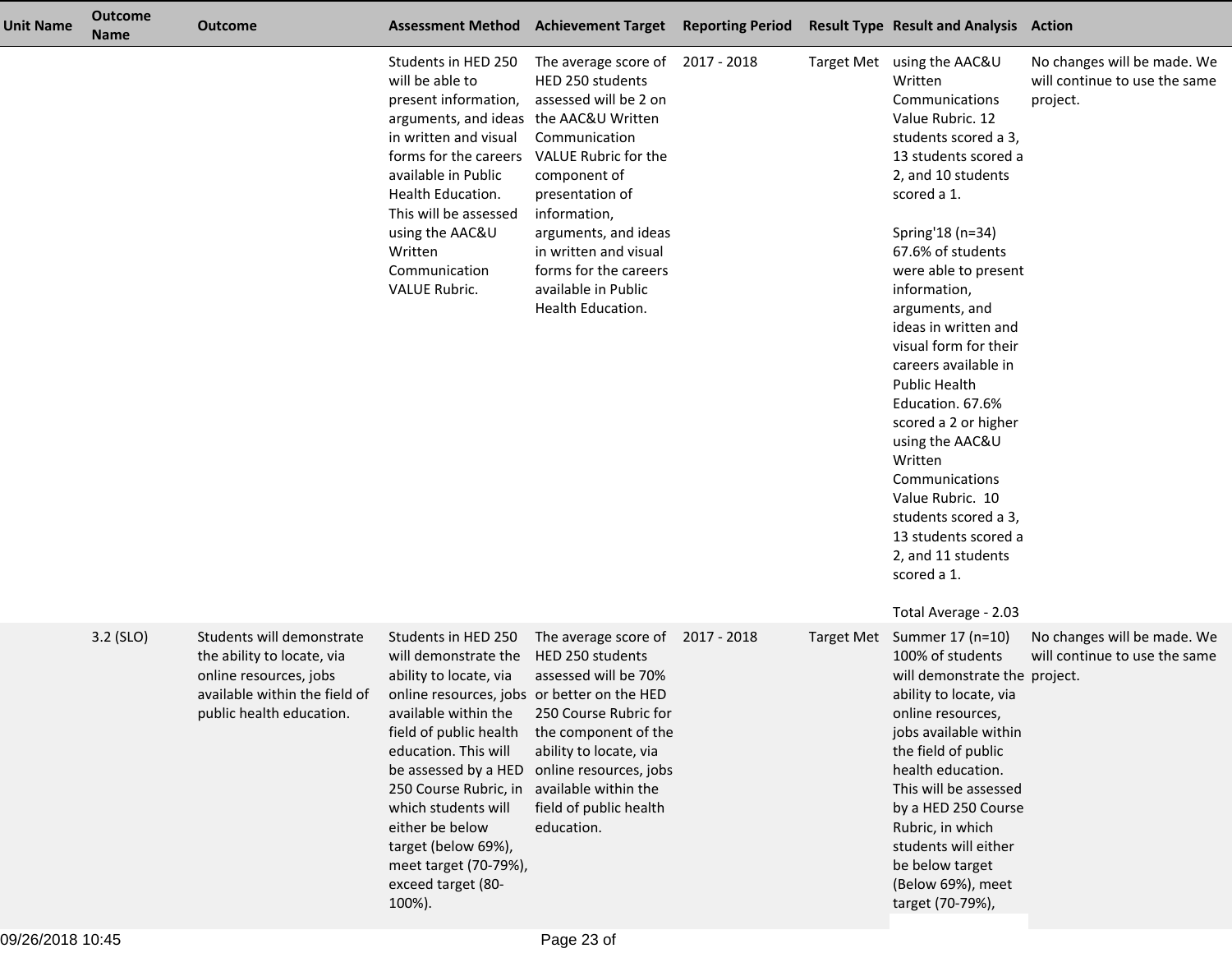| <b>Unit Name</b> | <b>Outcome</b><br><b>Name</b> | <b>Outcome</b>                                                                                                                                 | <b>Assessment Method</b>                                                                                                                                                                                                                                                                                                                                                  | <b>Achievement Target</b>                                                                                                                                                                                                                         | <b>Reporting Period</b> | <b>Result Type Result and Analysis Action</b>                                                                                                                                                                                                                                                                                                                                                                                                                                                                                                                                                                                                                                                                                                                                                                                                                                                                                                 |                                                                          |
|------------------|-------------------------------|------------------------------------------------------------------------------------------------------------------------------------------------|---------------------------------------------------------------------------------------------------------------------------------------------------------------------------------------------------------------------------------------------------------------------------------------------------------------------------------------------------------------------------|---------------------------------------------------------------------------------------------------------------------------------------------------------------------------------------------------------------------------------------------------|-------------------------|-----------------------------------------------------------------------------------------------------------------------------------------------------------------------------------------------------------------------------------------------------------------------------------------------------------------------------------------------------------------------------------------------------------------------------------------------------------------------------------------------------------------------------------------------------------------------------------------------------------------------------------------------------------------------------------------------------------------------------------------------------------------------------------------------------------------------------------------------------------------------------------------------------------------------------------------------|--------------------------------------------------------------------------|
|                  | 3.2 (SLO)                     | Students will demonstrate<br>the ability to locate, via<br>online resources, jobs<br>available within the field of<br>public health education. | Students in HED 250<br>will demonstrate the<br>ability to locate, via<br>online resources, jobs or better on the HED<br>available within the<br>field of public health<br>education. This will<br>be assessed by a HED<br>250 Course Rubric, in<br>which students will<br>either be below<br>target (below 69%),<br>meet target (70-79%),<br>exceed target (80-<br>100%). | The average score of 2017 - 2018<br>HED 250 students<br>assessed will be 70%<br>250 Course Rubric for<br>the component of the<br>ability to locate, via<br>online resources, jobs<br>available within the<br>field of public health<br>education. |                         | Target Met exceed target (80-<br>100%).<br>60% exceeded<br>target (n=6), 40%<br>met target (n=4).<br>Fall 17 (n=35) 91.4%<br>of students will<br>demonstrate the<br>ability to locate, via<br>online resources,<br>jobs available within<br>the field of public<br>health education.<br>This will be assessed<br>by a HED 250 Course<br>Rubric, in which<br>students will either<br>be below target<br>(Below 69%), meet<br>target (70-79%),<br>exceed target (80-<br>100%).<br>48.6% (n=17)<br>exceeded target,<br>46.9% (n=16) met<br>target, 8.6% n=2)<br>below target.<br>Spring 18 (n=34)<br>82.4% of students<br>will demonstrate the<br>ability to locate, via<br>online resources,<br>jobs available within<br>the field of public<br>health education.<br>This will be assessed<br>by a HED 250 Course<br>Rubric, in which<br>students will either<br>be below target<br>(Below 69%), meet<br>target (70-79%),<br>exceed target (80- | No changes will be made. We<br>will continue to use the same<br>project. |

100%).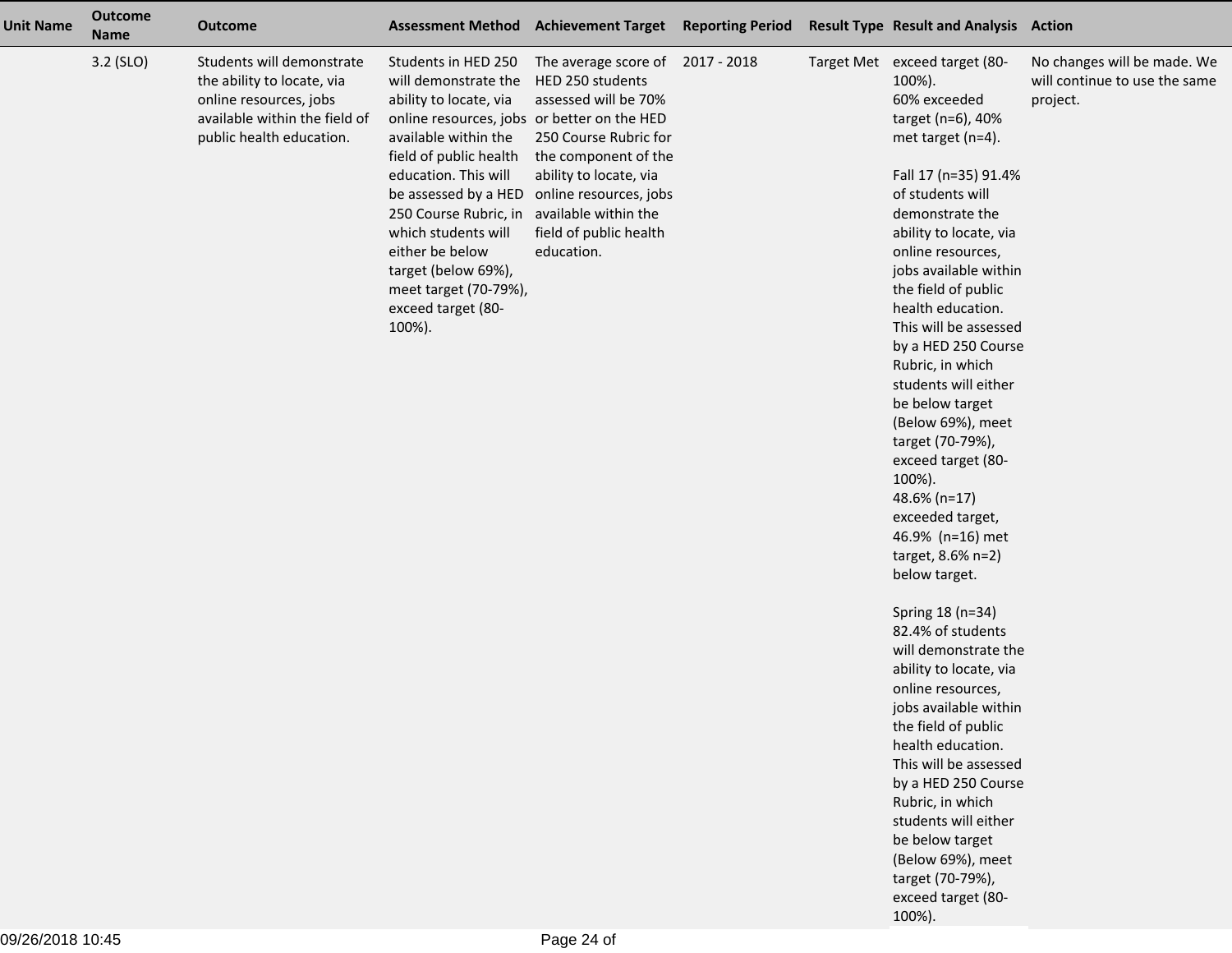| <b>Unit Name</b>                                                     | <b>Outcome</b><br><b>Name</b> | <b>Outcome</b>                                                                                                                                                                                                                                               |                                                                                                                                                                                                                                                                                                                                                                           | Assessment Method Achievement Target Reporting Period                                                                                                                                                                                                                           |             |                   | <b>Result Type Result and Analysis Action</b>                                                                                                                                                                                                                           |                                                                                                                                                                                                                                                                                               |
|----------------------------------------------------------------------|-------------------------------|--------------------------------------------------------------------------------------------------------------------------------------------------------------------------------------------------------------------------------------------------------------|---------------------------------------------------------------------------------------------------------------------------------------------------------------------------------------------------------------------------------------------------------------------------------------------------------------------------------------------------------------------------|---------------------------------------------------------------------------------------------------------------------------------------------------------------------------------------------------------------------------------------------------------------------------------|-------------|-------------------|-------------------------------------------------------------------------------------------------------------------------------------------------------------------------------------------------------------------------------------------------------------------------|-----------------------------------------------------------------------------------------------------------------------------------------------------------------------------------------------------------------------------------------------------------------------------------------------|
|                                                                      | 3.2 (SLO)                     | Students will demonstrate<br>the ability to locate, via<br>online resources, jobs<br>available within the field of<br>public health education.                                                                                                               | Students in HED 250<br>will demonstrate the<br>ability to locate, via<br>online resources, jobs or better on the HED<br>available within the<br>field of public health<br>education. This will<br>be assessed by a HED<br>250 Course Rubric, in<br>which students will<br>either be below<br>target (below 69%),<br>meet target (70-79%),<br>exceed target (80-<br>100%). | The average score of 2017 - 2018<br>HED 250 students<br>assessed will be 70%<br>250 Course Rubric for<br>the component of the<br>ability to locate, via<br>online resources, jobs<br>available within the<br>field of public health<br>education.                               |             |                   | Target Met 55.9% (n=19)<br>exceeded target,<br>26.5% (n=9) met<br>target, 17.6% (n=6)<br>below target.<br>Total Average -<br>$192/79 = 2.43$                                                                                                                            | No changes will be made. We<br>will continue to use the same<br>project.                                                                                                                                                                                                                      |
|                                                                      | 4.1 (SAO)                     | Students graduating from<br>this program will obtain one<br>of the following upon<br>graduation: job promotion as indicate if they will<br>a result of degree, a new job receive: job<br>as a result of degree, or<br>acceptance into a graduate<br>program. | Students in HED 498<br>will complete an Exit<br>Survey and will<br>promotion as a result<br>of degree, a new job<br>as a result of degree,<br>or acceptance into a<br>graduate program.                                                                                                                                                                                   | 75% of HED 498<br>students participating<br>in the Exit Survey will<br>state that they have<br>obtained one of the<br>following upon<br>graduation: job<br>promotion as a result<br>of degree, a new job<br>as a result of degree,<br>or acceptance into a<br>graduate program. | 2017 - 2018 | <b>Target Met</b> | completing the exit<br>exam during the<br>2017-2018 years<br>(n=1) indicated that requirement.<br>0 were attending<br>graduate school, 1<br>received a job<br>promotion, and 0<br>had accepted a new<br>job at the time of<br>the survey.                               | Students in HED 498 In order to increase response<br>rate, we will incorporate the<br>survey in other areas of the<br>course making it a                                                                                                                                                      |
| Program -<br>Speech<br>Language<br>Pathology -<br>BS {2016-<br>2017} | 1.1 (GEO 1.c.)                | SLP seniors will apply<br>knowledge of<br>communication<br>development and disorders<br>to the treatment of children<br>with communication<br>disorders.                                                                                                     | SLP seniors enrolled<br>in SPA 311 will be<br>given an assignment<br>to write a treatment<br>plan for a fictional<br>articulation client.<br>Course instructor will<br>evaluate the<br>treatment plan and<br>assign a score using<br>the AAC&U Written<br>Communication<br>VALUE Rubric.                                                                                  | The average score of<br>students enrolled in<br>SPA 311 will earn at<br>least a "3" on the AAC<br>& U Written<br>Communication<br><b>VALUE Rubric.</b>                                                                                                                          | 2017 - 2018 |                   | Target Met All students<br>successfully<br>completed the<br>articulation<br>treatment plan<br>assignment earning<br>a grade of B or<br>above which<br>converts to a score<br>of at least a "3"<br>using the AAC & U<br>Written<br>Communication<br><b>VALUE Rubric.</b> | Observation hours are<br>assigned as requirements in<br>undergraduate coursework.<br>All students completed<br>observation hours in the<br>Speech and Hearing Center.<br>This was a successful target<br>meeting student needs in<br>preparation for graduate<br>clinical practicum. Continue |
| 09/26/2018 10:45                                                     | $1.2$ (SLO)                   | SLP undergraduate students SLP undergraduate<br>will observe clinical activities students will<br>and record aspects of<br>diagnostic evaluations and                                                                                                        | complete Clinical<br><b>Observation Forms</b>                                                                                                                                                                                                                                                                                                                             | 100% of speech-<br>language<br>undergraduate<br>students will<br>Page 25 of                                                                                                                                                                                                     | 2017 - 2018 | <b>Target Met</b> | 100% of slp<br>undergraduate<br>students completed<br>clinical observations                                                                                                                                                                                             | Continue assessment measure<br>for next academic year.                                                                                                                                                                                                                                        |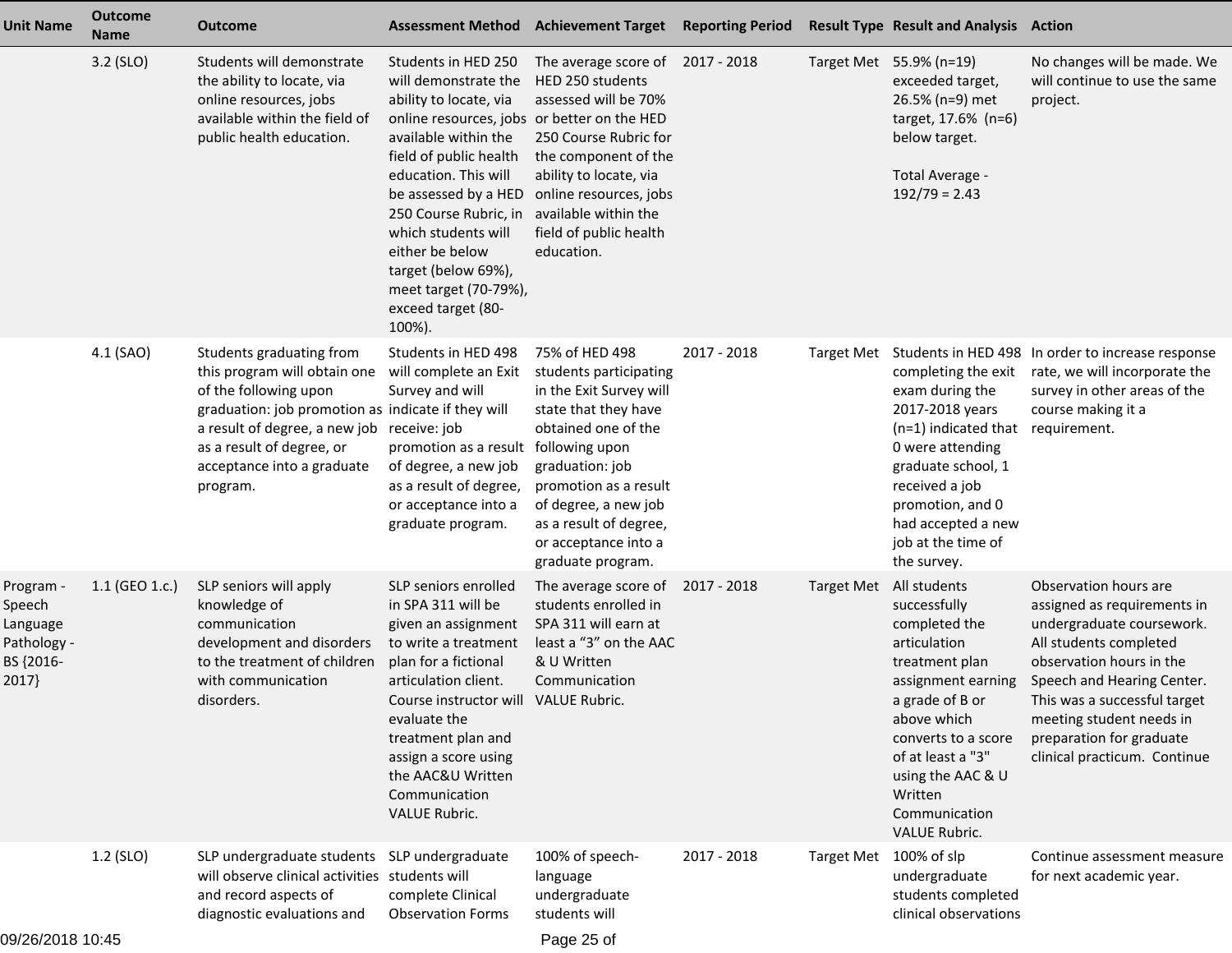| <b>Unit Name</b> | <b>Outcome</b><br><b>Name</b> | <b>Outcome</b>                                                                                                           | <b>Assessment Method</b>                                                                                                                                                                                                                                                                                                                                      | <b>Achievement Target Reporting Period</b>                                                                                                                                    |             |                         | <b>Result Type Result and Analysis Action</b>                                                                                                                                                                                                                                                                       |                                                        |
|------------------|-------------------------------|--------------------------------------------------------------------------------------------------------------------------|---------------------------------------------------------------------------------------------------------------------------------------------------------------------------------------------------------------------------------------------------------------------------------------------------------------------------------------------------------------|-------------------------------------------------------------------------------------------------------------------------------------------------------------------------------|-------------|-------------------------|---------------------------------------------------------------------------------------------------------------------------------------------------------------------------------------------------------------------------------------------------------------------------------------------------------------------|--------------------------------------------------------|
|                  | 1.2 (SLO)                     | clinical treatment.                                                                                                      | recording and<br>analyzing what was<br>observed in clinical<br>activities. Clinical<br>faculty will review<br>and approve student<br>written content prior<br>to submission for<br>credit toward the<br>required number of<br>hours. Hours spent in<br>observation are<br>tabulated on a clinical<br>recording sheet and<br>signed by clinical<br>supervisor. | successfully observe<br>clinical activities and<br>apply knowledge with<br>the appropriate<br>documentation<br>approved by<br>academic and clinical<br>instructors.           | 2017 - 2018 | Target Met and Clinical | <b>Observation Forms</b><br>which require<br>analyzing of clinical<br>activity.<br>Reviewed, credited,<br>and verified by<br>program faculty.<br>Documentation for<br>each is on file in the<br>Speech and Hearing<br>Center office. This<br>documentation is<br>required for<br>admittance into<br>graduate study. | Continue assessment measure<br>for next academic year. |
|                  | 1.3 (SAO)                     | Undergraduate students will Clock Hour records to At least 90% of<br>complete 25 hours of clinical<br>observation.       | document completion graduating students<br>of each clinical<br>observation. Clinical<br>documents are<br>reviewed and verified<br>by Graduate<br>Practicum<br>Coordinator.                                                                                                                                                                                    | will complete at least<br>25 hours of clinical<br>observation with the<br>appropriate<br>documentation.                                                                       | 2017 - 2018 | <b>Target Met</b>       | 100% of students<br>graduating with a<br>B.S. in SLP earned 25<br>hours of clinical<br>observation hours.<br>Accrual of hours are<br>verified by faculty.<br>Documentation of<br>individual students'<br>hours are on file in<br>the SLP Program<br>office.                                                         | Continue assessment measure<br>for next academic year. |
|                  | 1.4 (SLO)                     | SLP undergraduate students<br>will conduct and evaluate<br>the outcome of basic hearing will successfully<br>screenings. | Students enrolled in<br>SPA 303 Audiology<br>complete one hearing<br>screening and<br>evaluate the<br>outcome. Course<br>instructor will<br>observe the screening course instructor's<br>task and evaluate the observation and<br>clinical task as a<br>"pass" or "requires a<br>repetition."                                                                 | No less than 90% of<br>students enrolled in<br>SPA 303 will<br>demonstrate<br>competency in<br>conducting a basic<br>hearing screening as<br>determined by the<br>evaluation. | 2017 - 2018 | <b>Target Met</b>       | 100% of students<br>enrolled in SPA 303<br>Audiology were<br>directly observed by<br>the course<br>instructor while<br>conducting a<br>hearing screening.<br>All students received<br>a "pass" for this<br>competency.                                                                                              | Continue.                                              |
|                  | $2.1$ (PO 4.d.)               | Graduating SLP students will The SLP<br>express satisfaction with the<br>undergraduate curriculum.                       | Undergraduate<br>Program Exit Survey<br>completed by                                                                                                                                                                                                                                                                                                          | 80% of participating<br>graduating<br>undergraduate<br>students will express                                                                                                  | 2017 - 2018 |                         | Target Met Graduating seniors<br>in speech-language<br>pathology were<br>provided with a                                                                                                                                                                                                                            | Continue to survey graduating<br>students each spring. |
| 00/26/2010 10:45 |                               |                                                                                                                          |                                                                                                                                                                                                                                                                                                                                                               | $Dao \alpha$                                                                                                                                                                  |             |                         |                                                                                                                                                                                                                                                                                                                     |                                                        |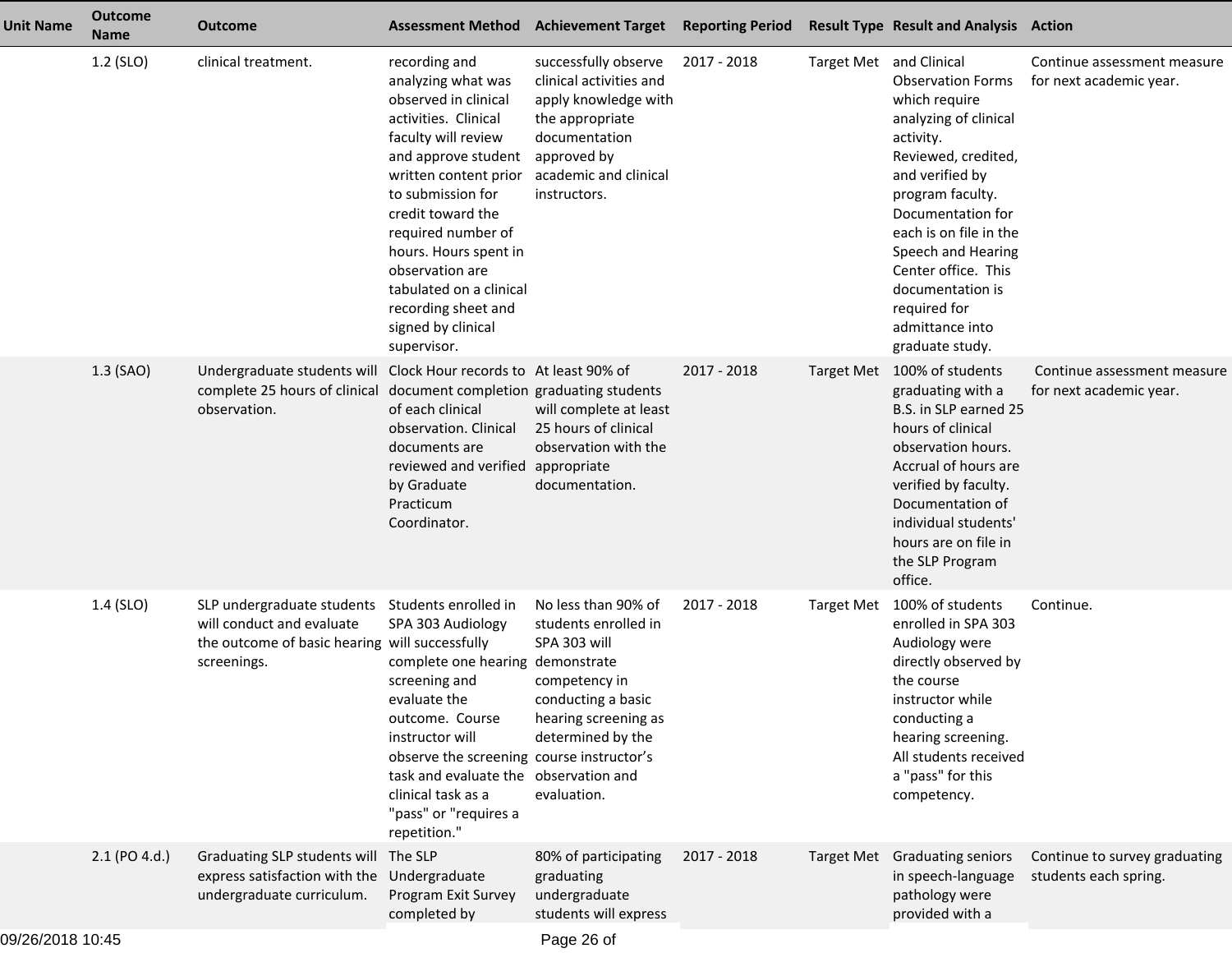| <b>Unit Name</b>                                                     | <b>Outcome</b><br>Name | <b>Outcome</b>                                                                                                                    | <b>Assessment Method</b>                                                                                                                                                                                                                                                                                                                                                                                                                                              | <b>Achievement Target</b>                                                                                                                                                                 | <b>Reporting Period</b> |                   | <b>Result Type Result and Analysis Action</b>                                                                                                                                                   |                                                                                                                                                                |
|----------------------------------------------------------------------|------------------------|-----------------------------------------------------------------------------------------------------------------------------------|-----------------------------------------------------------------------------------------------------------------------------------------------------------------------------------------------------------------------------------------------------------------------------------------------------------------------------------------------------------------------------------------------------------------------------------------------------------------------|-------------------------------------------------------------------------------------------------------------------------------------------------------------------------------------------|-------------------------|-------------------|-------------------------------------------------------------------------------------------------------------------------------------------------------------------------------------------------|----------------------------------------------------------------------------------------------------------------------------------------------------------------|
|                                                                      | 2.1 (PO 4.d.)          | Graduating SLP students will graduating seniors<br>express satisfaction with the will be reviewed by<br>undergraduate curriculum. | the SLP faculty<br>members.                                                                                                                                                                                                                                                                                                                                                                                                                                           | satisfaction with the<br>undergraduate<br>curriculum as<br>documented by a<br>rating of 3.0 or above<br>on the SLP<br>Undergraduate<br>Program Exit Survey.                               | 2017 - 2018             |                   | Target Met written exit survey<br>regarding the<br>program. 100%<br>indicated an overall<br>satisfaction rating<br>with the<br>undergraduate<br>program.                                        | Continue to survey graduating<br>students each spring.                                                                                                         |
| Program -<br>Speech<br>Language<br>Pathology -<br>MS {2016-<br>2017} | 1.1 (SAO)              | SLP graduate students will<br>successfully complete the<br>Praxis Examination in<br>Speech-Language Pathology.                    | Students completing<br>the M.S. degree in<br>speech-language<br>pathology will take<br>the Praxis<br>Examination in<br>Speech-Language<br>Pathology. Scores<br>will be reviewed by<br>the SLP faculty.                                                                                                                                                                                                                                                                | 80% of the cohort of<br>students completing<br>the M.S. degree will<br>earn a passing score<br>on the Praxis<br>Examination in<br>Speech-Language<br>Pathology.                           | 2017 - 2018             | <b>Target Met</b> | 92% of students<br>earning the M.S.<br>successfully<br>completed the<br>national<br>examination in<br>Speech-Language<br>Pathology. One<br>score is not known<br>at the date of this<br>report. | Continue.                                                                                                                                                      |
|                                                                      | 1.2 (SLO)              | SLP graduate students<br>enrolled in SPA 522<br>Dysphagia will interpret<br>modified barium swallow<br>studies.                   | SLP graduate<br>students will<br>interpret modified<br>barium swallow<br>studies using patients<br>recorded on video<br>technology. This<br>competency will be<br>administered to each<br>student individually<br>by the course<br>instructor. The<br>grading system in<br>place: 1 point for<br>correct<br>interpretation; .5 for<br>a partially correct<br>interpretation; and, 0<br>points for incorrect<br>interpretation. A<br>total of 3 points is<br>required. | 100% of students<br>enrolled in SPA 522<br>will successfully<br>interpret/diagnose<br>swallowing disorders<br>viewed on<br>videofluroscopy on no<br>less than 3 out of 5<br>(60%) trials. | 2017 - 2018             | <b>Target Met</b> | 100% of students<br>enrolled in SPA 522<br>Dysphagia correctly<br>interpreted<br>modified barium<br>swallow students to<br>meet this<br>competence.                                             | Continue. For reporting next<br>year, faculty will need to<br>provide the # of trials each<br>student required for successful<br>completion of this objective. |
|                                                                      | $1.3$ (SLO)            | Graduate students will<br>correctly administer and<br>interpret an age-appropriate observed by certified<br>articulation test.    | Each graduate<br>student will be<br>clinical educators as                                                                                                                                                                                                                                                                                                                                                                                                             | 100% of fifth<br>semester graduate<br>students will<br>complete and earn                                                                                                                  | $2017 - 2018$           |                   | Target Met 100% of fifth<br>semester graduate<br>students completed<br>the competency of                                                                                                        | Continue assessment measure<br>for 2018/19.                                                                                                                    |

Page 27 of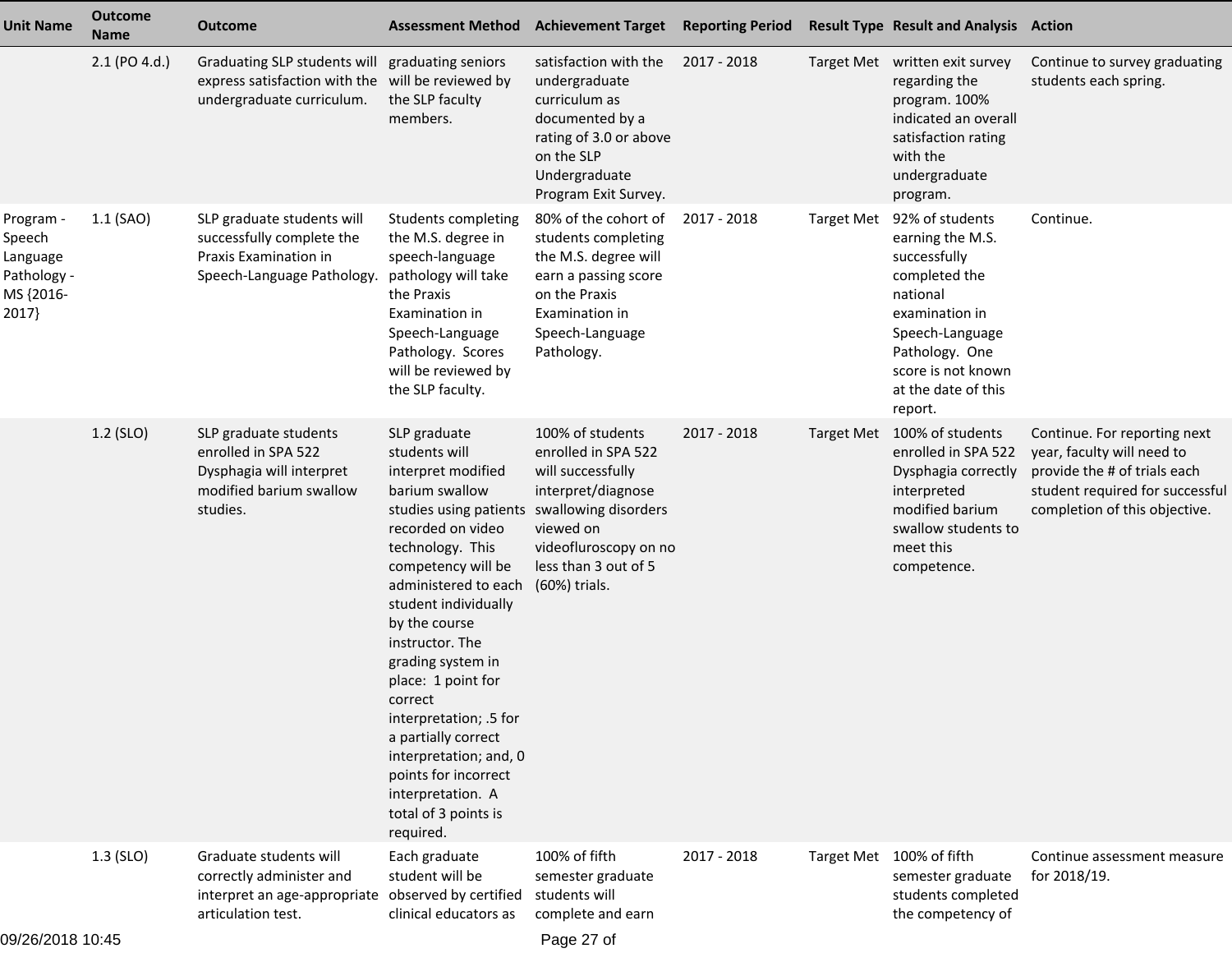| <b>Unit Name</b> | <b>Outcome</b><br><b>Name</b> | <b>Outcome</b>                                                                                                                                         | <b>Assessment Method</b>                                                                                                                                                                                                                                                                                                                                                                                     | <b>Achievement Target</b>                                                                                                                                                                                                                                                | <b>Reporting Period</b> | <b>Result Type Result and Analysis Action</b>                                                                                                                                                                                                                                                                                                                                                    |                                                                                                                 |
|------------------|-------------------------------|--------------------------------------------------------------------------------------------------------------------------------------------------------|--------------------------------------------------------------------------------------------------------------------------------------------------------------------------------------------------------------------------------------------------------------------------------------------------------------------------------------------------------------------------------------------------------------|--------------------------------------------------------------------------------------------------------------------------------------------------------------------------------------------------------------------------------------------------------------------------|-------------------------|--------------------------------------------------------------------------------------------------------------------------------------------------------------------------------------------------------------------------------------------------------------------------------------------------------------------------------------------------------------------------------------------------|-----------------------------------------------------------------------------------------------------------------|
|                  | 1.3 (SLO)                     | Graduate students will<br>correctly administer and<br>interpret an age-appropriate evaluation<br>articulation test.                                    | they administer an<br>articulation<br>instrument(s).                                                                                                                                                                                                                                                                                                                                                         | credit for this<br>competency as<br>documented on the<br>Knowledge and Skills<br>Checklist (required for<br>each student) by a<br>clinical educator.                                                                                                                     | 2017 - 2018             | Target Met administering an<br>articulation<br>instrument to a<br>client.                                                                                                                                                                                                                                                                                                                        | Continue assessment measure<br>for 2018/19.                                                                     |
|                  | 1.4 (SLO)                     | Graduate students will utilize Each graduate<br>appropriate intervention<br>techniques for articulation<br>impaired children.                          | student will be<br>observed by certified<br>clinical educators as<br>they provide therapy<br>for an articulation<br>impaired child.                                                                                                                                                                                                                                                                          | 100% of fifth<br>semester graduate<br>students will<br>complete and earn<br>credit for pediatric<br>articulation<br>intervention as<br>documented on the<br>Knowledge and Skills<br>Checklist by a<br>certified speech-<br>language<br>pathologist/clinical<br>educator. | 2017 - 2018             | Target Met 100% (13/13<br>students)<br>successfully<br>completed a<br>pediatric articulation<br>intervention.                                                                                                                                                                                                                                                                                    | Continue assessment of this<br>objective in 2018/19.                                                            |
|                  | 1.5(RO)                       | Graduate students in<br>speech-language pathology<br>will successfully complete<br>research projects for oral<br>presentation to ASN<br>students.      | Students enrolled in<br>SPA 512 Seminar in<br>Medical Speech-<br>Language Pathology<br>will be assigned<br>topics relating to<br>communication/swall<br>owing/feeding and<br>associated medical<br>issues to research and<br>prepare an oral<br>presentation. Faculty<br>assigned to SPA 512<br>will observe and<br>evaluate content and<br>presentation. Rubric<br>is completed by the<br>course professor. | 90% of students will<br>earn a grade of<br>"B"/80% or better on<br>the scoring rubric.                                                                                                                                                                                   | 2017 - 2018             | Target Met 100% of students<br>enrolled in SPA 512<br>Seminar in Medical<br>Speech-Language<br>Pathology presented assignment.<br>information<br>regarding<br>communication/swa<br>llowing/feeding and<br>associated medical<br>issues to students<br>enrolled in the ASN<br>Program. 100% of<br>students earned a<br>grade of "B"/80% or<br>better. 13/13<br>students earned a<br>grade of "A". | This goal will be reviewed in<br>2018/19 due to the departure<br>of SLP and ASN faculty<br>responsible for this |
|                  | $2.1$ (PO 4.d.)               | Students completing the<br>M.S. degree in speech-<br>language pathology will<br>express an "overall"<br>satisfaction with the<br>academic and clinical | Results of the SLP<br><b>Graduate Exit Survey</b><br>completed by<br>students completing<br>the M.S. degree will<br>be reviewed by the                                                                                                                                                                                                                                                                       | 80% of students<br>graduating with the<br>M.S. degree in<br>speech-language<br>pathology<br>participating in the                                                                                                                                                         | 2017 - 2018             | Target Met 85% (11/13)<br>graduating students<br>expressed overall<br>satisfaction with<br>M.S. SLP program.                                                                                                                                                                                                                                                                                     | Continue for 2018/19.                                                                                           |